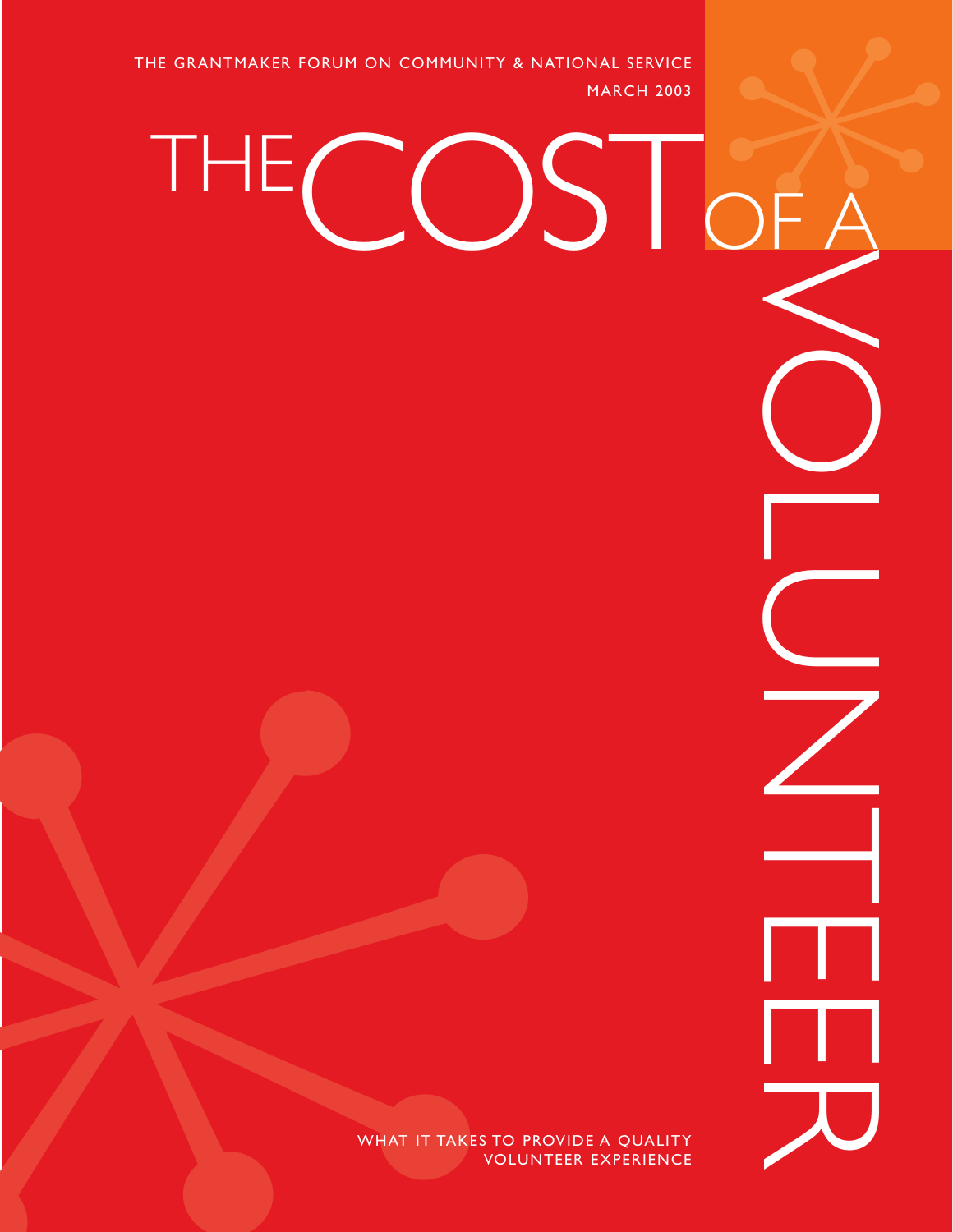# THE COST OF A VOLUNTEER

The Grantmaker Forum on Community & National Service, founded in 1993, is an affinity group of grantmakers representing the whole spectrum of philanthropy, including private foundations, individual donors, corporate foundations and community foundations.

The mission of the Grantmaker Forum is to provide leadership and information about the value of service and volunteering and to encourage private and public investment in the field as a means of strengthening communities and building a healthy democracy. The Grantmaker Forum is devoted to raising awareness about the value and power of service and volunteering, and to maximizing opportunities for all Americans to serve.

The Grantmaker Forum pursues its mission through its sponsorship of events, community dialogues, issuebased research, networking, publications, and an annual conference.

For more information about the Grantmaker Forum on Community  $\alpha$  National Service, its publications, upcoming events and more, visit the GFCNS web site at: http://www.gfcns.org.

### **BOARD OF DIRECTORS (MARCH 2003)**

President: Lara Iglitzin, *Henry M. Jackson Foundation* Vice President & Treasurer: James A. Marks, *Greater Milwaukee Foundation*

This sponsorship of events, community dialogues, issue-<br>nual conference.<br>
In on Community & National Service, its publications,<br>
the at: http://www.gfens.org.<br>
This Milwaukee Foundation<br>
This Milwaukee Foundation<br>
Property Suzanne Aisenberg, *The Atlantic Philanthropies* Nick Bollman, *California Center for Regional Leadership* AnnMaura Connolly, *City Year* Deni Frand, *AOL Time Warner Foundation* Cynthia Gibson, *Carnegie Corporation of New York* Jeffrey M. Glebocki, *The George Gund Foundation* Christine M. Kwak, *W.K. Kellogg Foundation* Lynn Leonard, *Ewing Marion Kauffman Foundation* Robert Sherman, *Surdna Foundation* John Sirek, *McCormick Tribune Foundation* Chuck Supple, *California Governor's Office on Service and Volunteerism* Tobi Walker, *Pew Charitable Trusts*

Ex Officio Members: Corporation for National Service Points of Light Foundation

Project Manager: Tina Cheplick Project Associate: Sharon Jones

Staffing for the Grantmaker Forum is provided by BTW Consultants – informing change, a Berkeley, California firm specializing in organizational development, planning, and program evaluation for the philanthropic and non-profit sectors. **www.informingchange.com**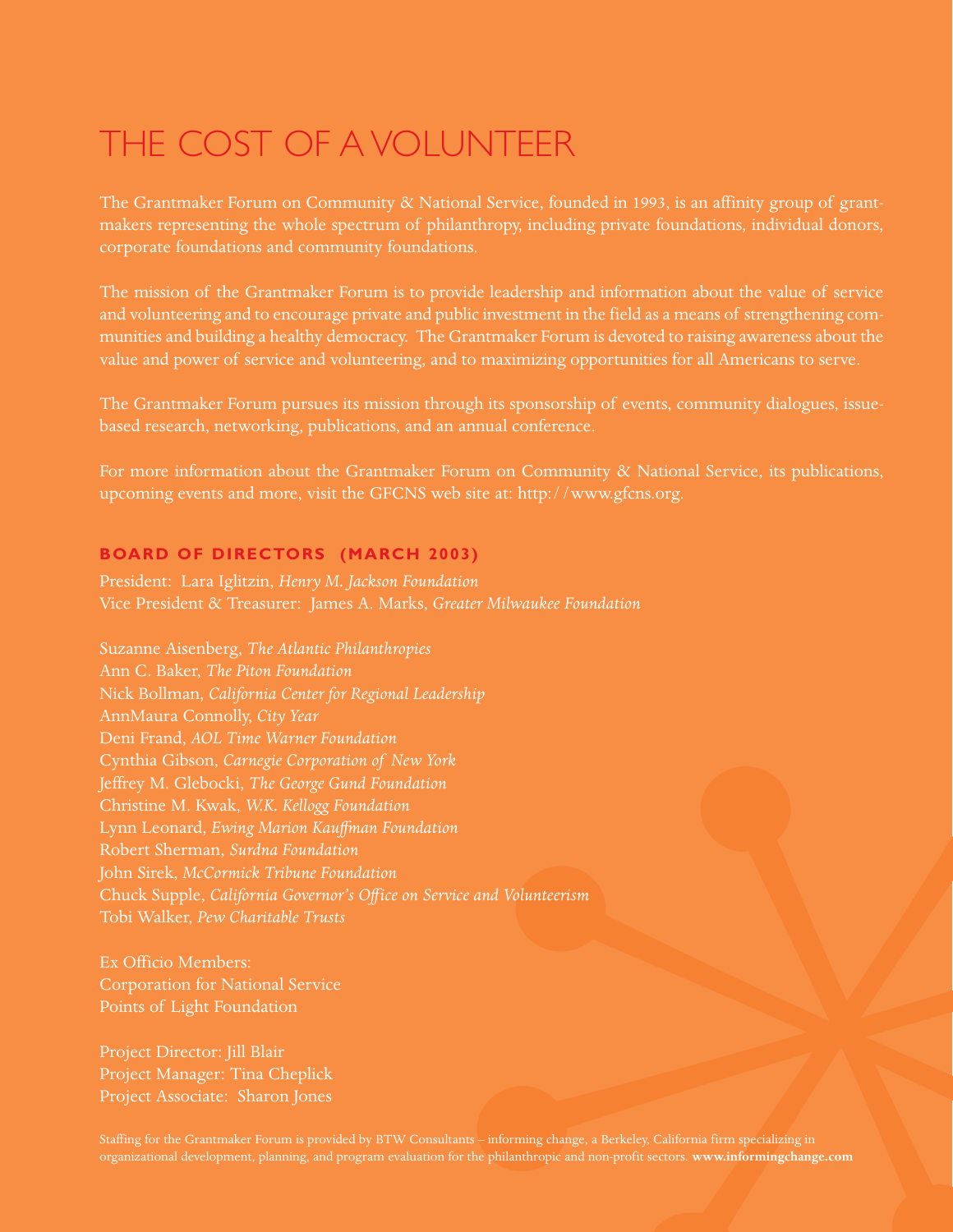# INTRODUCTION<sup>®</sup>

 $*$ 



In the days and weeks following the President 's address, the board and staff of the Grantmaker Forum on Community & National Service heard nonprofit and philanthropic or ganizations express their concern that as much as they subscribe to the value and ethic of volunteering, they were not certain whether or how the nonprofit sector could absorb a huge infusion of new volunteer s. Nonprofit and philanthropic leaders expressed the belief that there was a capacity issue at hand—the sector would need more staff and resources in order to expand its capacity to train and supervise a large increase in volunteer s.

Concerned that in the rush to endorse the President 's vision for an engaged America we risk minimizing the real costs associated with achieving that vision, the Grantmaker Forum set out to examine what it would take for the country's public charity sector to increase its capac -

# ity for citizen service and volunteering.<br>THE PURPOSE OF THIS PAP<br>With financial support provided by the Ewing Marion Kauffman Foundation, the THE PURPOSE OF THIS PAPER

voluntereng, they were not certain with<br>infusion of new volunteers. Nonprof<br>infusion of new volunteers. Nonprof<br>there was a capacity issue at hand—th<br>to expand its capacity to train and sup<br>Concerned that in the rush to en Grantmaker Forum on Community & National Service probed the nonprofit sector's con cerns and issues about absorbing an influx of new volunteer s. If the President 's call to ser ve is heeded, thousands upon thousands of Americans will knock on the doors of neighborhood nonprofit or ganizations. What capacity do these or ganizations have to place them? What financial resources can they draw upon to train them? What infrastructure do they need to supervise volunteers and recognize their contributions?

Clear ly it takes some amount of financial capacity for a nonprofit or ganization to turn even the most eager citizens into valued volunteer s. Recognizing that "Volunteers aren 't free," the Grantmaker Forum on Community & National Service decided to explore the question: What does it cost to mount an effective and high quality volunteer program?

The information presented here does not attempt to calculate a ratio of return on invest ment. Instead, it is intended as an exploratory examination of the costs—many of which ar e hidden—associated with operating a high quality volunteer pro g ram. By this work we hope to raise up for further consideration the financial implications for the nonprofit sector of a significant national increase in volunteerism.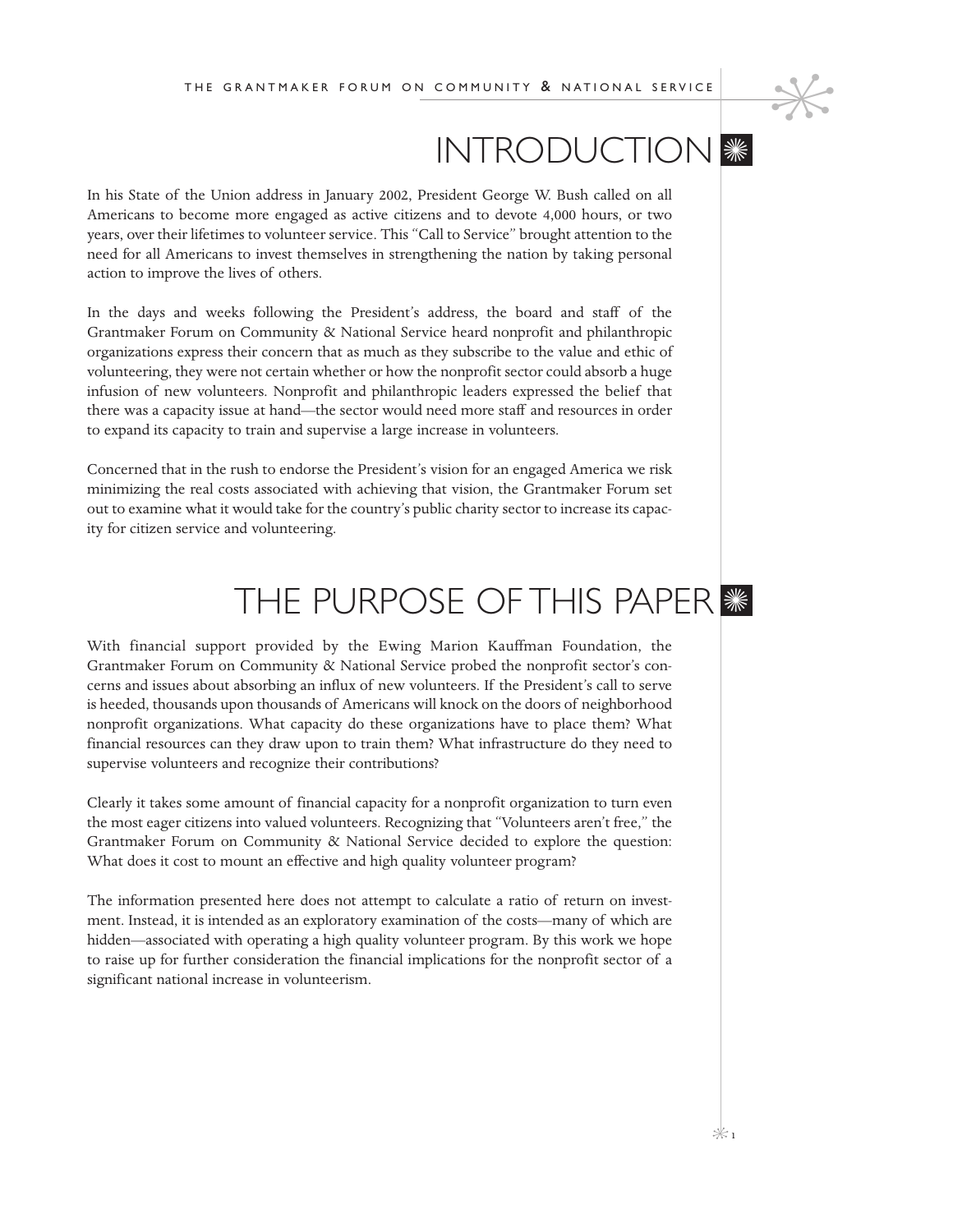# **WETHODS**

 $*$ 

In order to gain an understanding of the costs of a volunteer, the Grantmaker Forum conducted telephone interviews with staff from 21 high quality volunteer programs from around the country. These interviews relied on a standard survey instrument with some open-ended and some closed-ended questions. The instruments were provided to the key informants in advance of the telephone interviews. Each interview lasted approximately 30 to 45 minutes. In most cases, we interviewed the volunteer manager. In cases where there was no volunteer manager, we interviewed the organization's executive director or deputy director. The questions focused on the volunteer program history, numbers of volunteers, program funding and costs, and strategies for volunteer recruitment, training and supervision. In addition, we collected some background material such as program descriptions, budgets, and organizational charts from the participating programs.

# **SEXELOPING A SAMPLE** OF PROGRAMS

Because there is no nationwide accreditation of nonprofit volunteer programs and no single set of standards for volunteer program operations, the concept of "high quality" means different things to different people. In order to develop a sample of "high quality" volunteer programs, the Grantmaker Forum turned to 15 experts for their advice. These individuals have studied volunteerism and train volunteer managers on a national scale. They are well known in the field and know the field well. A list of our experts is appended to this report.

The Grantmaker Forum asked each expert to identify three programs from around the country—urban, suburban, and rural programs; large and small programs; programs for diverse populations—that they consider to be of high quality. <sup>1</sup> The experts referred us to a total of 34 volunteer programs. In some cases more than one expert cited the same program. The goal of the final sample was to have geographic representation and a diversity of services, size and budgets. In the end, the Grantmaker Forum selected 26 programs for further inquiry.

Next the Grantmaker Forum contacted all 26 programs by telephone, described the project and solicited their participation. This process resulted in a final sample of 21 high quality volunteer programs.

The programs represent a range of organizations. They include hospitals, museums, animal shelters, food banks, after school-programs, city volunteer programs and others. The ages of the organizations vary, from one that started in 1866 to another that was launched in 1997. Organizational budgets range from \$116,000 to over \$1 billion. Almost all of the organizations receive philanthropic support, and all but four receive some form of government funding. Staffing varies across the organizations as well, from one organization with no full-time professional staff to another with over 5,000 full-time staff.

<sup>1</sup> Specifically, the Forum asked these experts to identify managers of volunteer programs that were known to them or reputed to be providing volunteers with a satisfying and meaningful experience while at the same time delivering high quality services to the clients or community.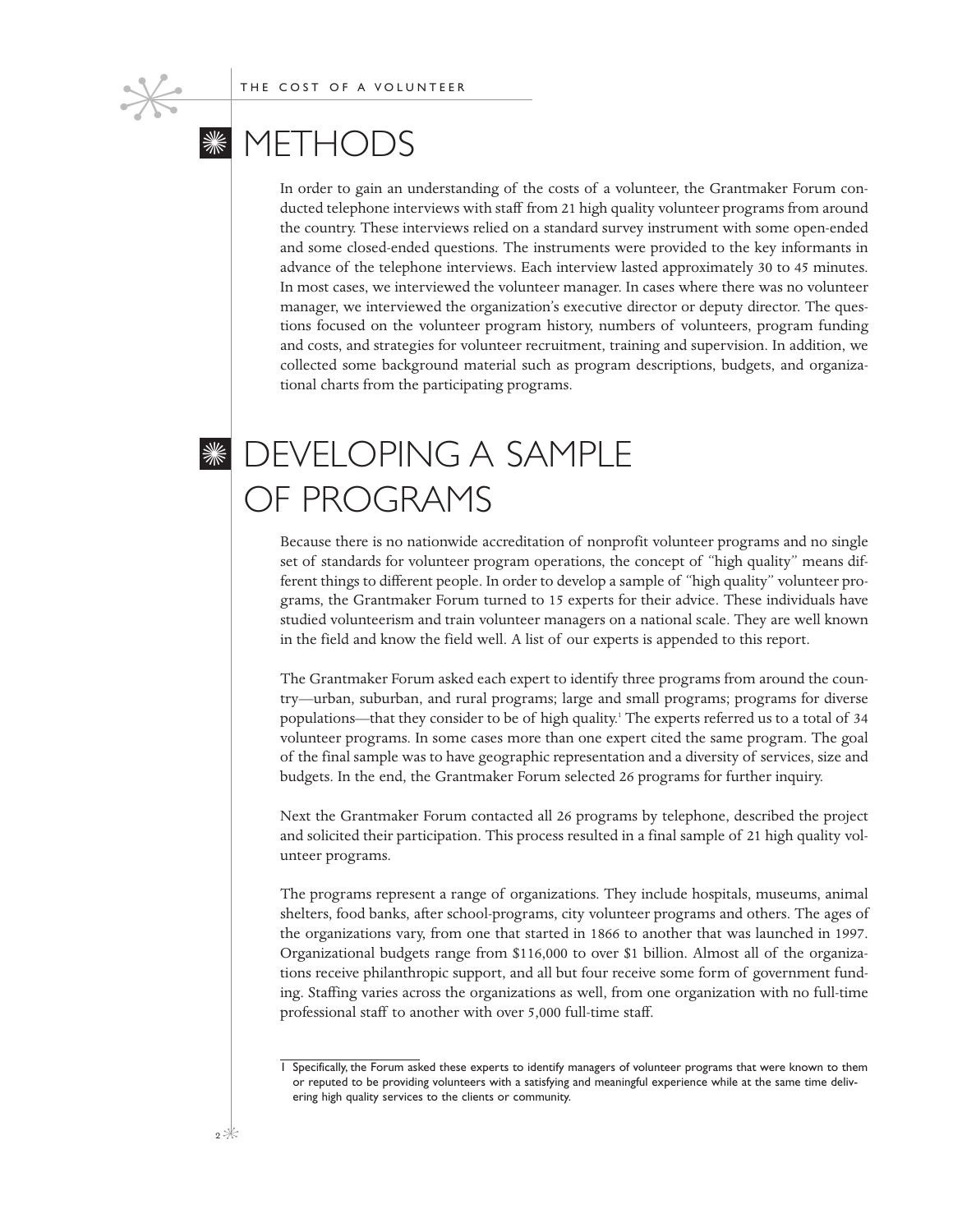

### LIMITATIONS **&**

This study documents the contours of a limited set of high quality volunteer programs for the purpose of better understanding the costs incurred by organizations that successfully engage volunteers. It is important to note that this effort is limited to a small number of programs and is not necessarily representative of all volunteer organizations in the United States. The intent of this examination is to raise awareness of issues that must be considered and addressed as part of any effort to expand citizen service in the United States.

# OVERVIEW OF LITERATURE ON  $\stackrel{\hspace{0.1em}}{*}{*}$ THE VALUE OF VOLUNTEERS

This examination began with a review of the literature on the cost and value of volunteering. We were able to find research in the field of economics that placed a dollar value on the work of volunteers, but limited research on assessing the cost of those volunteers to the organizations where they serve.

Many researchers have looked at the contribution volunteering makes to the economy, how income and other factors influence the likelihood of volunteering, and what volunteers get back in return for their contribution of time.<sup>2</sup> Two common approaches to determining the value of volunteer work are calculating the opportunity cost for the volunteer (the gains the volunteer could make if using that time for employment or recreation) and figuring the cost of replacing the volunteer with paid staff.

The value-added equation is almost always established as a no-cost concept; that is, that volunteers simply and strictly augment the capacity of professional staff. This calculation avoids two critical questions: What resources are needed to sponsor volunteers? And where do those resources come from?

Katherine Gaskin in Europe and Michelle Goulbourne in Canada have looked at the resources needed to sponsor volunteers and have developed sophisticated methods for organizations that are interested in determining the overall value of volunteering.<sup>3</sup> In one study, Gaskin calculated a ratio of costs of volunteering to the market or organization salary value of a volunteer's time. Applying this methodology to eight organizations in England, the Netherlands and Denmark, she found that volunteers return between £1.30 and £13.50 for every £1 expended. Calculated in US dollars, that is a return of between \$2.05 and \$21.24 for every \$1.57 expended.<sup>4</sup>

<sup>2</sup> Govekar, P.L. and M.A. Govekar."Using Economic Theory and Research to Better Understand Volunteer Behavior." Nonprofit Management and Leadership, 13 (1): 33-48, 2002.

<sup>3</sup> Gaskin, K., M. Goulbourne, and A. Ellis."Measuring Economic Value of Volunteering: Research Findings from Europe and Canada." Paper prepared for the ARNOVA conference, November 2002.

<sup>4</sup> Institute for Volunteering Research."Valuing Volunteers in Europe:A Comparative Study of the Volunteer Investment and Value Audit." London: Institute for Volunteering Research. [n.d.]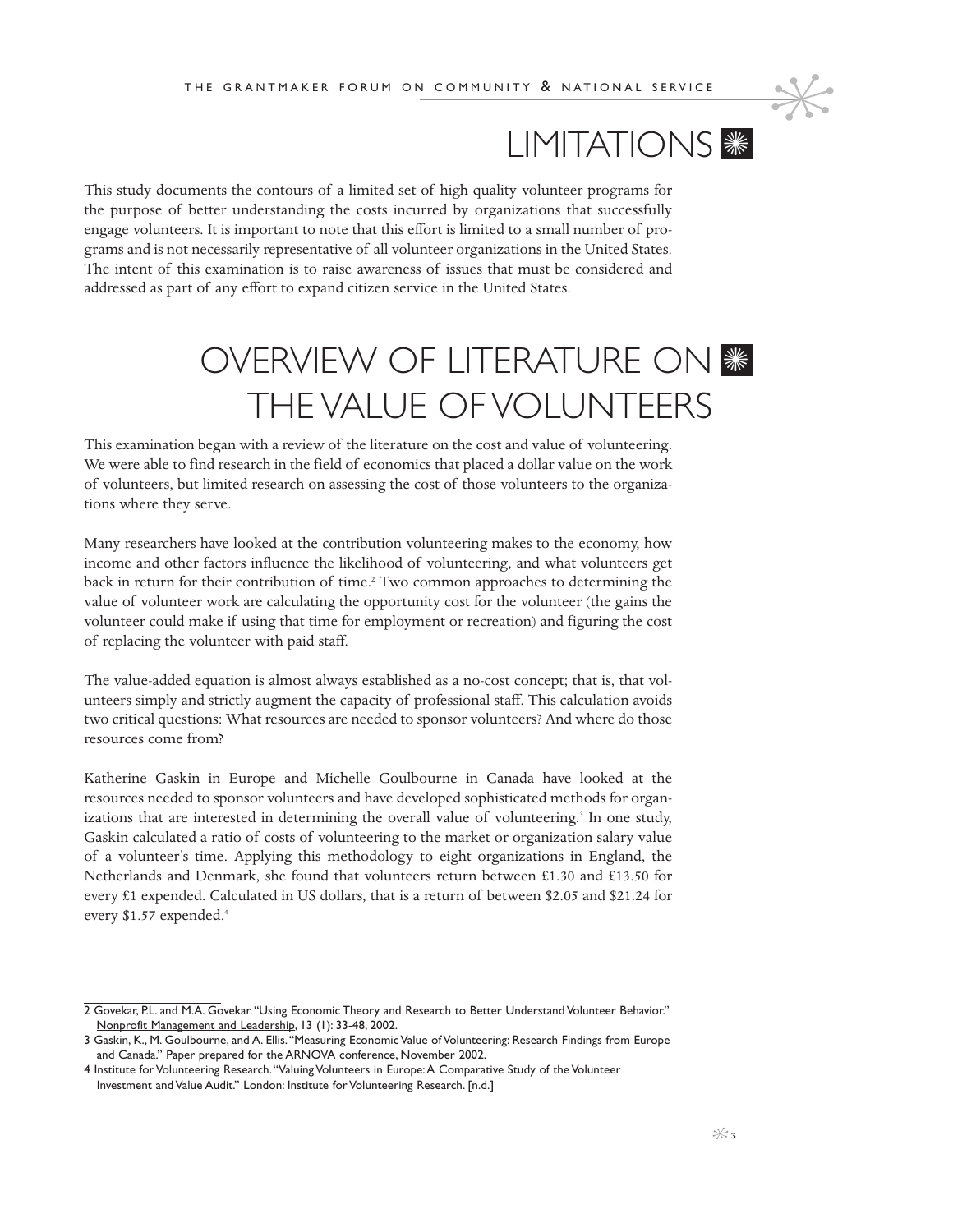#### THE COST OF A VOLUNTEER

 $*$ 

The available literature that addresses the costs of volunteering has been focused on developing methods of calculating cost effectiveness. Jeffrey Brudney, professor of Political Science and adjunct professor of Social Work at the University of Georgia, offers a useful outline of some of the direct and indirect cost centers of "housing" volunteers in an organization.<sup>5</sup> He delineates a simple model for volunteer program managers to follow in order to determine the worth of volunteers to an organization. His work provides a clear and concise primer for organizations seeking to understand the cost and value of volunteering.

Public/Private Ventures (PPV) has attempted to estimate volunteer infrastructure costs. In their July 2002 study, *Making the Most of Volunteers*, PPV concluded that the necessary infrastructure for a volunteer program costs approximately \$300 per year per volunteer. <sup>6</sup> This figure was calculated on the value of staff time, using the typical staff pay in the study's sample, which was \$23,000 a year plus benefits. Functions included in this infrastructure cost are screening, training and general management.

This figure, however, differs from one put forward in an earlier PPV study on mentoring programs, *Making A Difference: An Impact Study of Big Brothers Big Sisters*. This study assessed the cost of an effective mentoring match at \$1,000.<sup>7</sup> The higher costs in the mentoring study reflect additional volunteer program requirements. In addition to the basic volunteer infrastructure functions of screening, training and management, the costs in this study include training beyond the required minimum, additional attention to volunteer placement, and frequent communications with the volunteers and the youth participants.

In general, what the literature suggests supports the findings of our review. Volunteers are not free, and there are challenges to quantifying the costs of a volunteer.

<sup>5</sup> Brudney, J.L. Fostering Volunteer Programs in the Public Sector: Planning, Initiating, and Managing Voluntary Activities. San Francisco: Jossey-Bass Publishers, 1990.

<sup>6</sup> Public/Private Ventures. *Making the Most of Volunteers*, July 2002.

<sup>7</sup> Public/Private Ventures. *Making a Difference:An Impact Study of Big Brothers Big Sisters*. September 2000.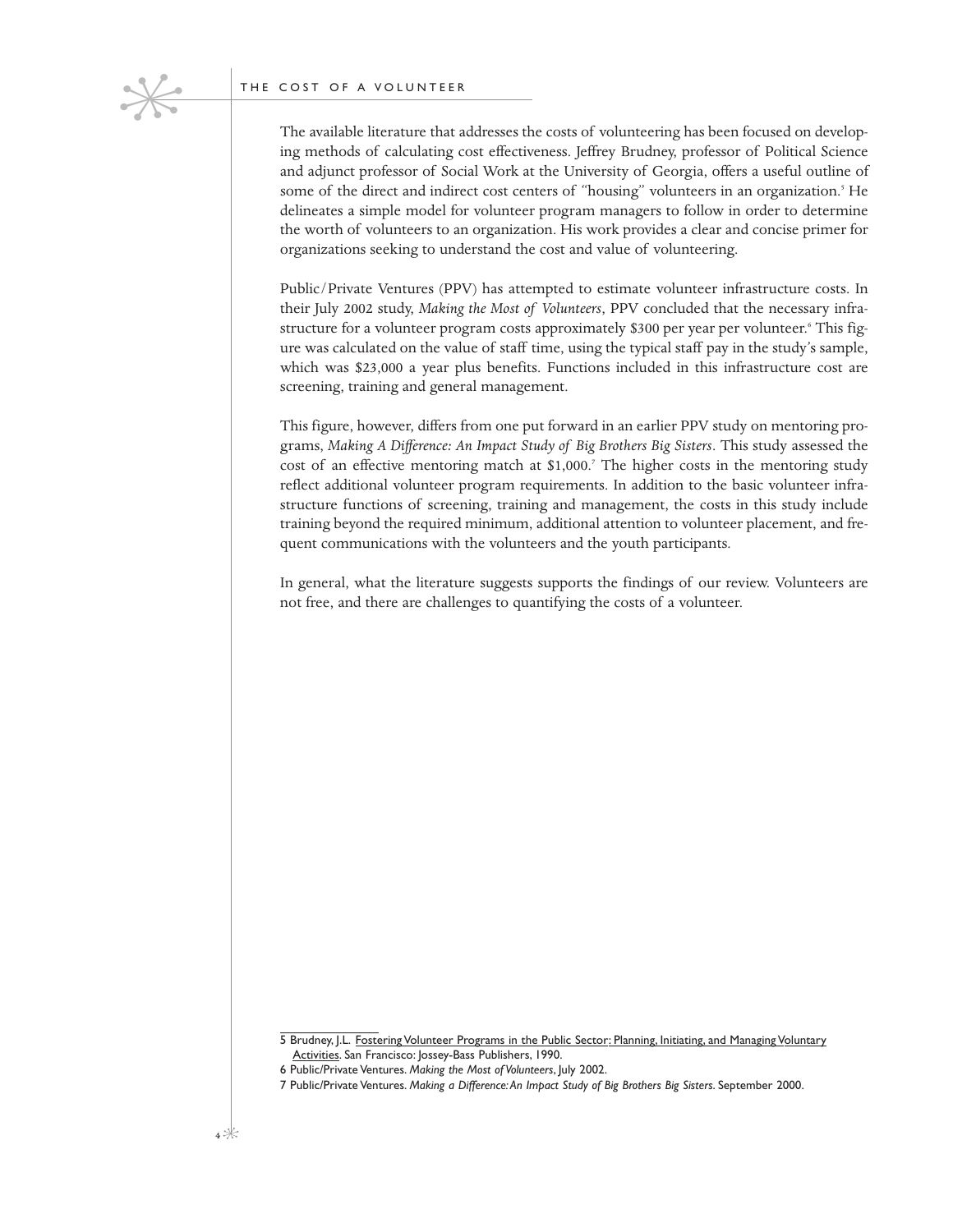

### **THEMES \***

Beyond confirming that "volunteers aren't free," the information provided by our sample of 21 programs illustrates the complexity of calculating the costs and value of a volunteer. The information also shows the tension between the programs' desire for more volunteers and their commitment to manage and support volunteers for quality results.

The most important theme, we would argue, is that more than half of the organizations with which we spoke are unwilling or unable to accept more volunteers. This finding fundamentally challenges the assumption that the only requirement to engage more citizens in volunteer service is an effective call to serve. In fact, if the organizations that are best suited to deploy volunteer capacity are not prepared to accommodate any substantial increase in the number of volunteers they manage, then the call to serve may be heard, but cannot be heeded.

Why would an organization say, "No more volunteers, please"? The themes from our interviews, taken together, provide a portrait of what capacity must be harnessed, supported and built in order to achieve the President's vision for engaged citizenship.

The Grantmaker Forum on Community & National Service puts forward the following themes that emerged from our review in order to increase our understanding of what it takes to mount an effective volunteer effort.

### **VOLUNTEERS AREN'T FREE**

Consider how the value of volunteers accrues. First, the act of volunteering is an expression of commitment to community, and that has value to the nation. Second, the benefit of the services provided by a volunteer may differ in fundamental ways from services offered by professional staff since the motivation to serve may be different. In some cases, a unique benefit is derived when the volunteer has more in common with the person being served (age, race, economic background or experience) than does the professional staff. Third, volunteers expand the base of community support for the nonprofit organization that sponsors them by making the work of the nonprofit transparent to the community—by bringing the community in, so to speak. In doing this, volunteers provide organizations with word-of-mouth publicity and have the potential to cultivate a broader base of supporters for the agency and its mission. And, of course, in addition to these benefits, volunteers expand organizations' capacity to deliver services to clients and communities in need.

None of these added values, however, can themselves cover or offset the real financial costs associated with hosting and managing a cadre of volunteers.

Most of us are familiar with community organizations that absolutely depend on volunteers for the delivery of their programs and services. These organizations or the service they deliver would diminish or even disappear without volunteers. In the food banks interviewed as part of this examination, volunteers assume the responsibility for collecting, moving, packaging and handing out the food. In an after-school tutoring program, volunteers provide all the tutoring and support to the youth. These are just two examples of how essential volunteers are to the execution of some programs' purposes and goals. As one volunteer manager told us, "We would not exist without our volunteers. It's not just nice, it's essential."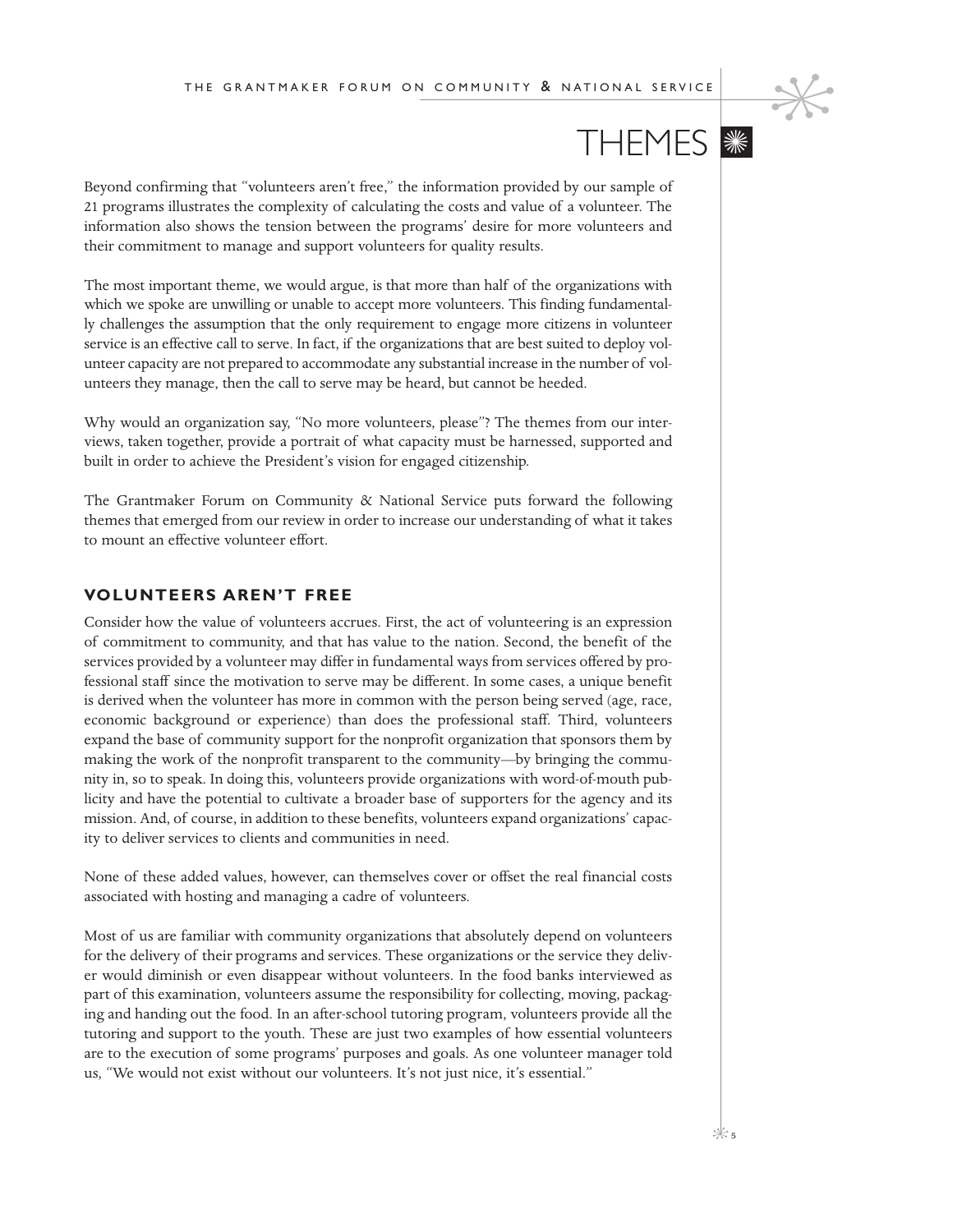On first glance one might assume that programs that rely significantly on volunteers, like the food banks and tutoring program in our review, would be low-cost programs because of the extent to which their services are delivered by unpaid help. And yet the tutors have to be recruited, screened, trained and carefully supervised. For the food bank volunteers to perform their functions, they first have to be assigned to teams and scheduled with a high degree of coordination across a number of function areas, from food collection to food delivery. In each of these cases, the volunteers succeed and their communities benefit because the volunteers are well supported by teams of paid professional staff.

### MO<sub>NOE</sub> **NO MORE VOLUNTEERS, PLEASE**

### **MORE THAN HALF OF THE ORGANIZATIONS WITH WHICH WE SPOKE INDICATE THAT THEY DO NOT NEED MORE VOLUNTEERS.**

"I turn 'em away," said one program manager. "I just can't handle any more." This reluctance to take on more volunteers is based primarily on the capacity of the organization to effectively deploy more volunteer labor. In this environment, we run a risk of overselling volunteer opportunities and then turning people away when they heed the call.

In order to accommodate more volunteers, program managers say they need more organizational capacity—more professional staff, more funding, more infrastructure. Of the nine programs that stated they do in fact need more volunteers, their needs are specific in terms of

### **NATIONAL SERVICE AND EFFECTIVE VOLUNTEERING**

A new development in the last decade has been the arrival of AmeriCorps members on the community service scene. AmeriCorps members receive small stipends and a post-service educational benefit in exchange for one to two years of full- or part-time intensive service in a community agency or collaborative project. These stipended national service members join SeniorCorps volunteers and the older but much smaller corps of VISTA (Volunteers In Service to America) members who have been working with grass roots community organizations since the 1960's. In addition, there is new interest in college work-study placements which for years have provided community nonprofits with low-cost or no-cost labor while enriching thousands of college students' education with a community service experience.

Some organizations have begun to offset the instability of their increasingly casual volunteer pool by bringing in national service members from AmeriCorps,VISTA, or SeniorCorps. Some volunteer programs are also benefiting from consistent support provided by college students in the federally funded community work-study program. One program manager we interviewed credited the federal work-study program for helping him handle the flow of new volunteers.The college work-study volunteers "create stability" in the program's homework center, said the manager,"because they spend far more time in the center" than the other volunteers.

At this important juncture in our civic history, we have the opportunity to combine the energy and efforts of traditional volunteers with the energy and efforts of stipended volunteers who are recruited and trained through federally-funded national service and college work-study programs. When taken together, these efforts can be mutually reinforcing and maximize the value of each in the enterprise of solving important human and social problems.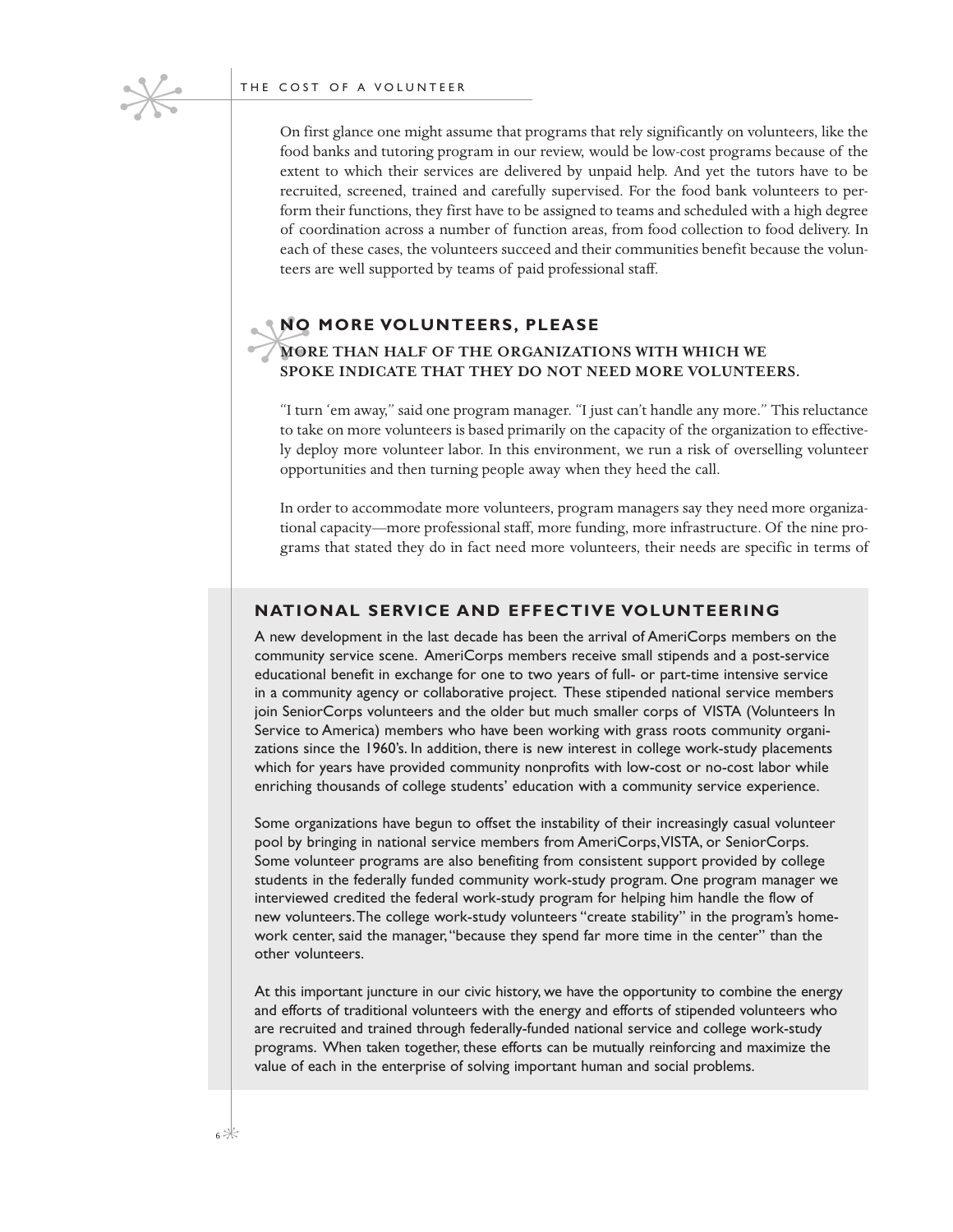scheduling and skills. The key issue is having the capacity to incorporate volunteer labor effectively so that neither the organization nor the volunteer is wasting time.

Several programs we interviewed provided examples of the specific nature of their volunteer needs which may not be met by a general call to service. The Food Bank of the Community Action Partnership of Orange County and Shanti, an organization providing services to people with life-threatening illness, both report a need for daytime volunteers. Both have enough volunteers for evenings and weekends but are challenged to find people who have time to give during business hours. Think Together, an after school program in Santa Ana, California, relies on many college students to tutor school children. During the summers and holidays when students travel or go home and are not available, the program needs one hundred shortterm volunteers. The program's recruitment challenge is to fill a recurring but limited need that has specific training and scheduling requirements.

Several managers explained that their programs require volunteers to attend training courses that range from twenty to fifty hours prior to starting volunteer work. The best time to recruit and bring on new volunteers is around the training schedule. These program managers are NOT able to incorporate volunteers at any given moment of the year and therefore do not find large-scale calls to service helpful in their recruitment efforts.

Finally, many institutions such as schools, corporations and religious congregations are organizing groups of volunteers to undertake one-time-only projects. One manager noted in response to this approach, "I'm turning down groups who want to do one-time group projects. I refer them to the Volunteer Center." Much of the work that needs to be done is not feasible in a one-time-only approach.

### feasib **DIFFERENT VOLUNTEERS - VARIED OPPORTUNITIES**

**VOLUNTEERS CONTRIBUTE IN WAYS THAT ARE AS DIVERSE AS THE NEEDS THEY MEET.** 

Our review demonstrates the wide range of services and support that volunteers provide to community organizations. They serve as docents in museums, patrol the wetlands and package and distribute food to the hungry. They stencil storm drain signs and feed and care for animals in the zoo. They are child advocates and web masters. They're the divers who clean the underwater windows at the Monterey Bay Aquarium. They are the designers and writers for agency newsletters and the community representatives for county government agencies. They are fundraisers at the food bank and lab technicians at the local crime laboratory. The nature of the work and the skills required of volunteers are as varied as the services provided by the nation's nonprofits.

In addition, almost all of the 21 organizations with which we spoke are "employing" volunteers across many, if not all, of the primary organizational functions, from governance to program administration, from direct services to management and supervision.

Because the range of volunteer roles is wide and deep, there is a wide range in the requirements for a volunteer's qualifications, previous experience, time commitment, intensity of service and training. This diversity of volunteer roles and requirements contributes to the difficulty of calculating the cost of an average volunteer, even within one organization. The museum docent requires more training and scheduling than the relief receptionist; the youth program leader needs closer supervision and more support than the food box packer.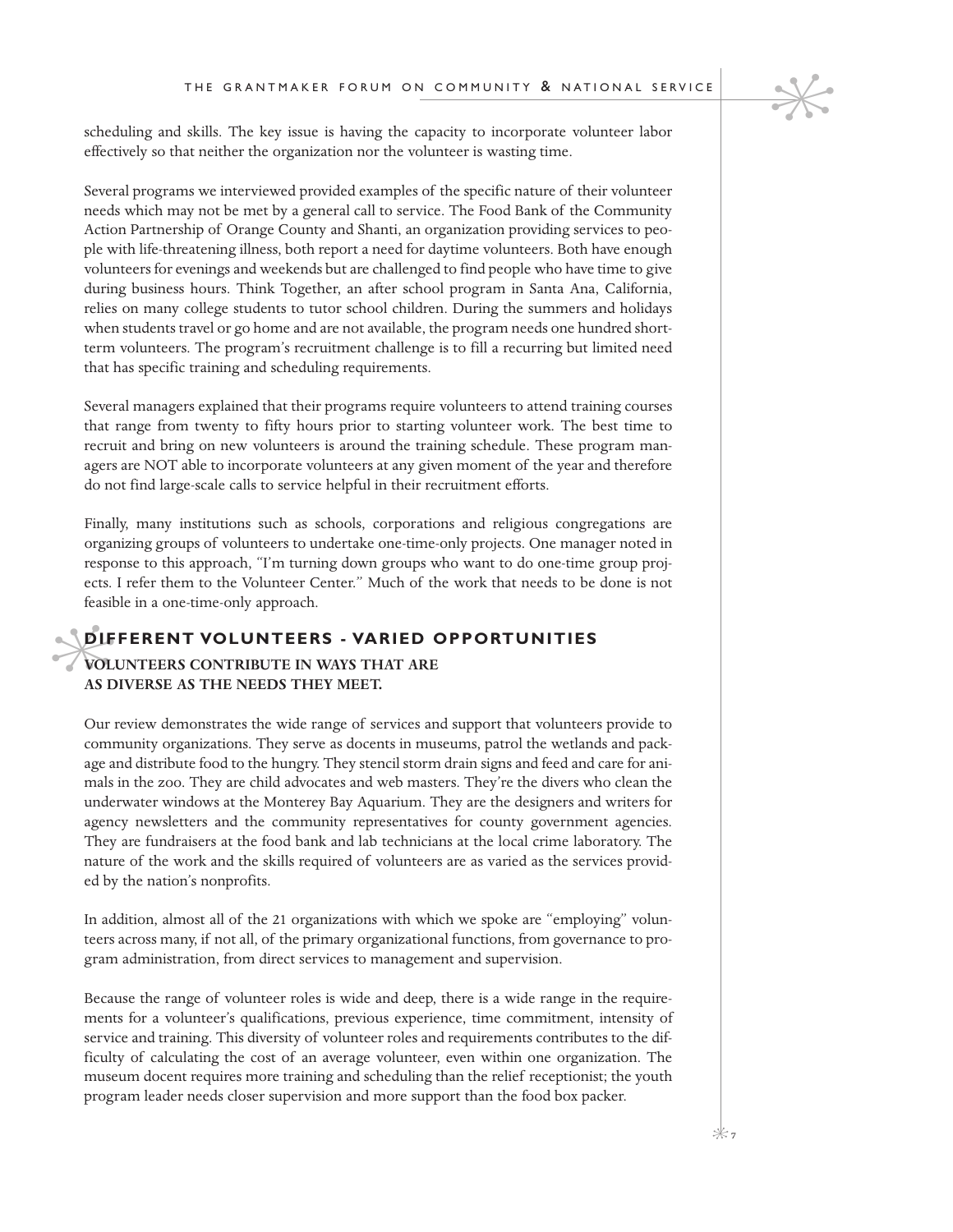### **21ST CENTURY VOLUNTEERS COST MORE**

### Parties of the season of the season of the season of the season of the season of the season of the season of the season of the season of the season of the season of the season of the season of the season of the season of t **BECAUSE OF CHANGING DEMOGRAPHICS AND EXPECTATIONS AMONG THOSE WHO VOLUNTEER, ORGANIZATIONS ARE COMPELLED TO INVEST MORE TIME AND MONEY IN THE RECRUITMENT, TRAINING AND RETENTION OF 21ST CENTURY VOLUNTEERS THAN OF VOLUNTEERS IN TIMES PAST.**

The classic volunteer of forty years ago was a housewife who had enough time available that she was able to commit to a regular schedule for her volunteering—four-to-six hours per week. With this time commitment and regular schedule, she could be relied upon to shoulder significant organizational responsibilities. The  $21<sup>s</sup>$  century volunteer is more likely to be employed, have professional skills to share, have a limited amount of time available, and have greater need for immediate gratification. The 21<sup>st</sup> century volunteer seeks "short-term assignments with a high level of personal reward." Today's volunteers want to see change happen quickly as a result of their contributions and are less likely to commit over a long period of time on a consistent basis.

One volunteer program leader explained that  $21<sup>{st}</sup>$  century volunteers require a kind of job sharing approach to their volunteer service. "We do more short-term projects that are more interesting. People want instant gratification from their volunteer experience." The classic volunteer asks, "What can I do for you?" The 21<sup>st</sup> century volunteer says, "What can you do for me?"

Another program has successfully recruited young professionals as new volunteers and donors. However the executive director of this small and young organization acknowledged "a hidden cost involving volunteers who are between jobs or who have just moved here. I spend a lot of time orienting them, and then they move on. I understand, but it is a real costly investment of staff time for a small organization."

From the standpoint of the organizations recruiting these volunteers, the costs of their volunteer programs are increasing. The organizations need more people to fill their volunteer positions, and they spend more time and money recruiting, organizing, and effectively scheduling new volunteers. Since there are more volunteers required, the cost of training goes up as well.

### **WOL VOLUNTEER PROGRAM COSTS ARE HARD TO FIND**

**ONLY 13 OF THE 21 ORGANIZATIONS WITH WHICH WE SPOKE HAVE A BUDGET DEDICATED TO THEIR VOLUNTEER PROGRAMS. EVEN AMONG THOSE, MOST OF THE REAL COSTS ARE SUBSUMED WITHIN THE LARGER ORGANIZATIONAL BUDGETS - THEY ARE EFFECTIVELY INVISIBLE TO THE INQUIRING MIND.** 

Traditionally the nonprofit sector has promoted to its government and philanthropic supporters that its reliance on volunteers is a low-cost or no-cost service delivery strategy. Philanthropic and government supporters have been reluctant to finance organizational infrastructure expenses such as capital costs, management and supervision, equipment and supplies. The result is a lack of information about the costs of mounting a volunteer program, compounded by the challenge of actually quantifying those costs—costs that that may be shared across different functions and programs within an organization.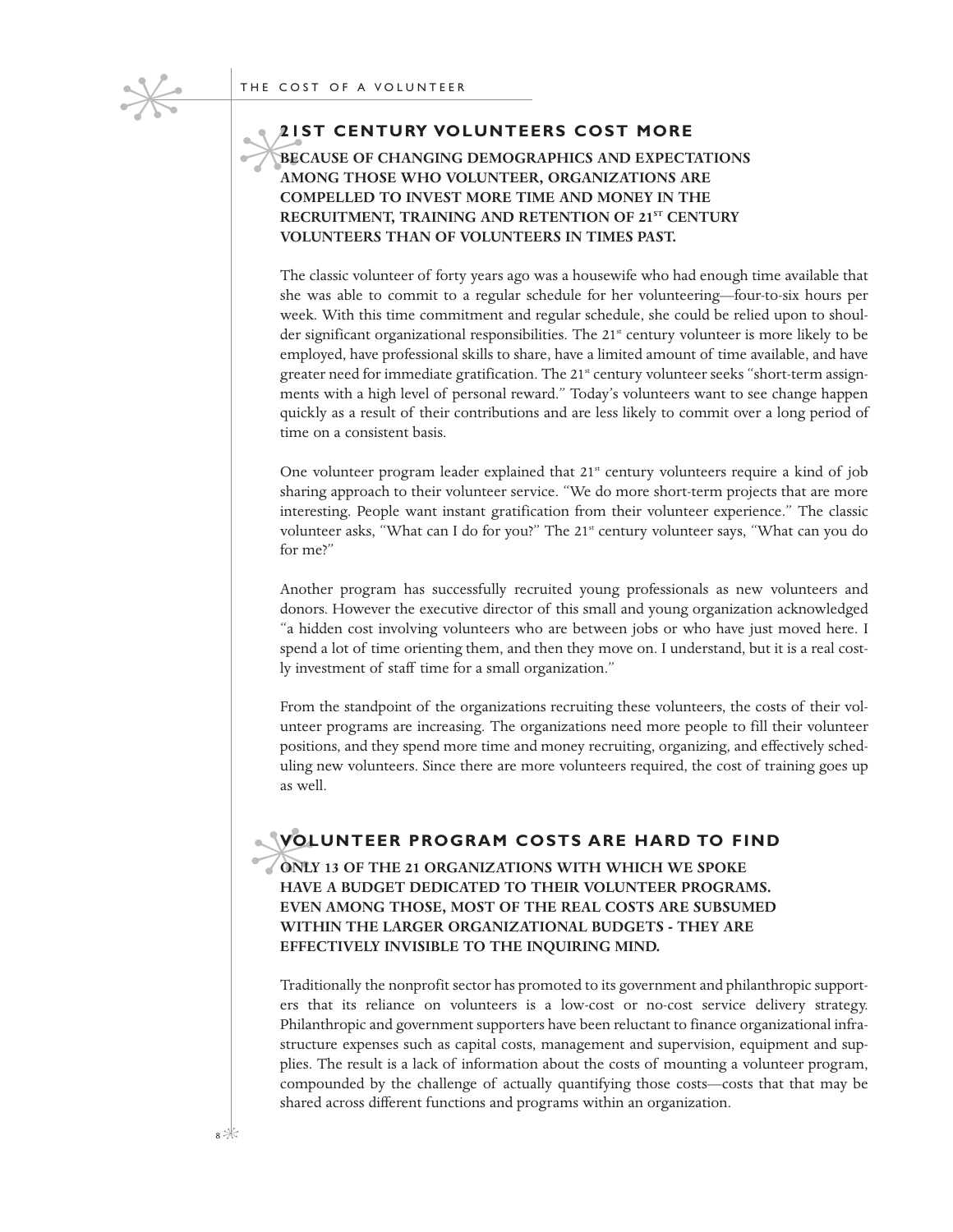The evidence abounds. Even for those organizations with dedicated volunteer program budgets, the budgets are minimal and generally cover only recognition, materials or recruitment. While many programs include a line for staffing, it is almost always defined strictly as the volunteer program manager, excluding the cost of the time of those professionals outside of the volunteer program who have responsibilities for training and supervising volunteers. Yet the contribution of these department or project supervisors is cited over and over as essential to the quality and success of the volunteer programs.

To illustrate, the Valley Hospital's volunteer budget includes a line for staffing that covers five full-time positions and a part-time weekend assistant. But the budget does not reflect the time of the nearly one hundred hospital staff who supervise the volunteers and give assignments on a daily basis. The Second Harvest Food Bank of Santa Clara & San Mateo Counties' volunteer program budget covers only volunteer recognition even though the organization employs a full-time and part-time volunteer coordinator.

The cost of providing office space, telephone and other overhead for the volunteer program is included in only three of the organizations' volunteer budgets. Most programs purchase some insurance coverage for their volunteers<sup>8</sup>, but only six list insurance as a discrete cost.

To the extent that we were able to ascertain volunteer program costs, the "budgets" provided by the organizations reflect a range from forty-two cents per volunteer to \$410. While we may safely assume that forty-two cents is low, we have no way of knowing if even \$410 is adequate or sufficient.

The tendency for organizations to subsume their volunteer program costs into their general operating budget may reflect a discomfort about the real costs associated with having volunteers. We are all proud of the contributions of volunteers and the fact that volunteers contribute without expectation of monetary reward. But the myth of "free" volunteers confounds the development of helpful policy, funding and technical assistance for the infrastructure of America's volunteer network.

### m**FUNDED BY PHILANTHROPY THAN BY GOVERNMENT. VOLUNTEER PROGRAMS ARE MORE LIKELY TO BE**

With respect to their overall organizational budgets, 19 of the 21 organizations in our review receive funding from philanthropy. The two organizations that indicate that they do not receive philanthropic support actually set up free-standing nonprofit organizations to solicit donations and grants, so in essence they too receive philanthropic support. Only 13 of the 21 organizations receive funding from government sources, and the federal government and local government are listed more frequently than state government.

In terms of financial support specifically for volunteer program operations, philanthropy is the most prevalent funder. To the extent that there is a dramatic increase in volunteering, this

<sup>8</sup> Insurance for volunteers includes accident and illness insurance or workers' compensation insurance, excess auto insurance if volunteers drive their cars for any part of their volunteer work, and additional costs in the organizations' liability insurance, depending on the work that the volunteers do.This insurance can range from a few dollars a year per volunteer for a small program to thousands of dollars for large scale programs. Most voluntary organizations also purchase Directors and Officers insurance for their board of directors.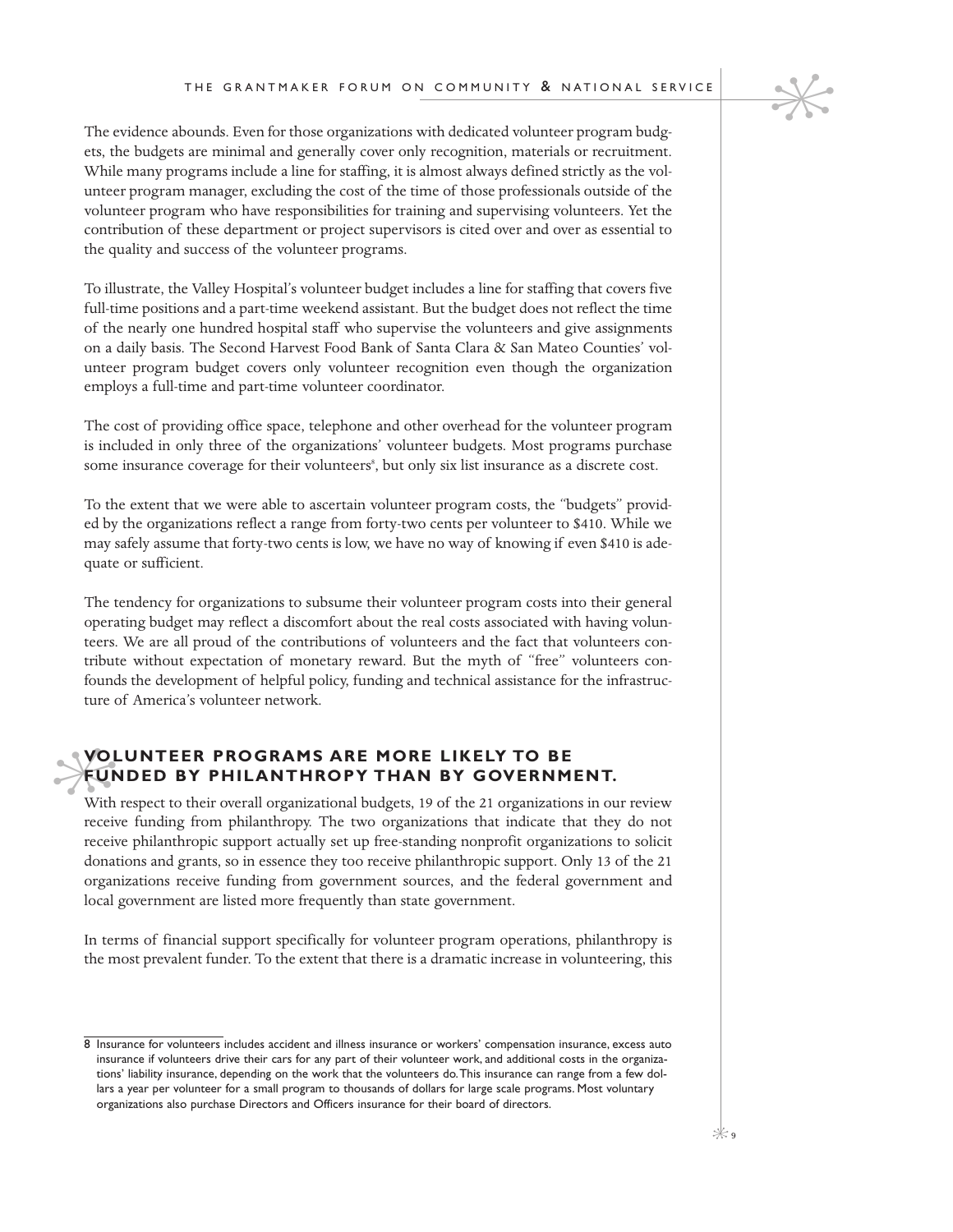

#### **WHAT IT TAKES**

In order to maintain an effective and high quality volunteer program, professional staff must dedicate time to communicate with and supervise volunteers.The volunteer program staff and others who directly supervise volunteers need to allocate time to provide training, dayto-day support and oversight of the volunteers' work, in addition to interacting with and showing interest in the volunteers.

According to research conducted by the UPS Foundation, the primary reason people stop volunteering is because of poor management.<sup>1</sup> As nonprofits are called upon to provide more and better quality services, says the UPS Foundation, organizations and grantmakers must work together to build the nonprofit sector's capacity to manage volunteers appropriately and effectively.

#### *Training*

Program managers state that the best training is conducted on a one-on-one basis, with volunteers having an orientation to the agency and its services and then specific preparation for the responsibilities associated with their assignments. From an efficiency standpoint, however, most volunteer training occurs on a group basis.

#### *Supervision*

Supervising a volunteer is a real and significant responsibility, explained one program manager."For staff who supervise volunteers it must be written into their job descriptions, and they must be evaluated on it."

#### *Recognition & Appreciation*

A distinguishing characteristic of a volunteer from a paid employee is that he or she is doing the work more out of personal commitment and gratification than out of a desire for financial compensation. Even in cases where a volunteer receives a stipend, the remuneration is substantially less than wages for comparable work.The motivation to volunteer and therefore the rewards for volunteering are distinct from the motivation and rewards associated with employment.

"The human connection of volunteering is costly," states one program manager. Volunteers require "a level of attention, caring and support" in a way that employed staff may not, said another. "For example," explained one informant,"volunteers need and expect to be greeted as they arrive and asked about how they are doing." Another explained,"I always keep my door open for volunteers who want to drop in and talk." In order to retain volunteers, notes one manager,"We must be friendly, considerate, caring, interested in their lives outside the organization." Managers acknowledge that this is a required cost of operating a quality volunteer program.

#### *Management Models*

Volunteers can be recruited, trained, managed and supervised within a discrete volunteer program or they can be recruited and organized by one department and then trained and supervised across a variety of functional areas within an organization. Each approach has benefits for different service-delivery models.

<sup>1</sup> United Parcel Service, Points of Light Foundation,Association of Volunteer Administrators. *A Guide to Investing in Volunteer Resources Management: Improve Your Philanthropic Portfolio*. November 2002. www.avaintl.org/advocacy/fundersguide.pdf.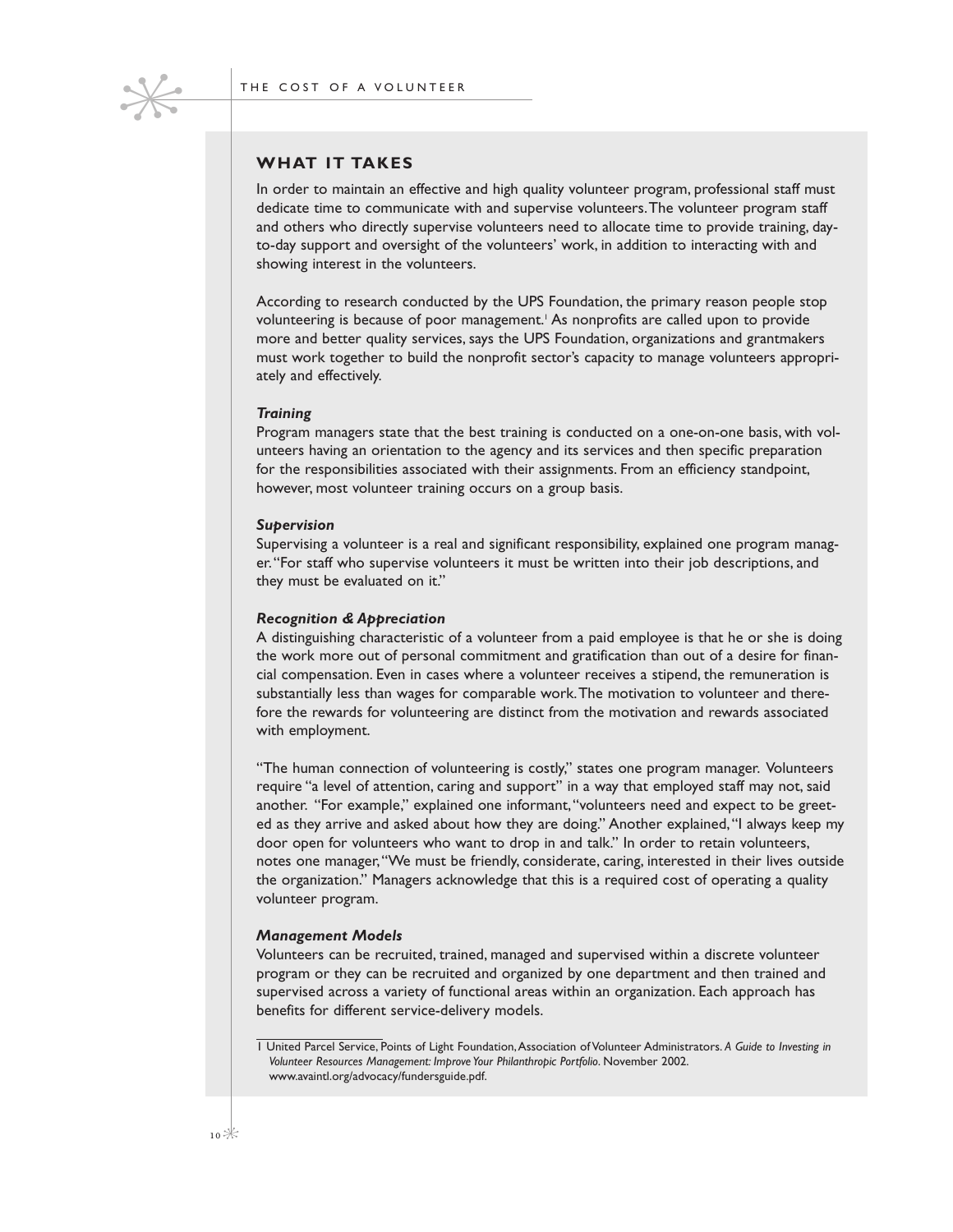suggests that nonprofit organizations will seek support from the philanthropic sector unless and until the public sector recognizes the need for resources and releases funds to unleash capacity for citizen service. The public sector could expand the nonprofit sector's capacity to absorb more volunteers if it would relax restrictions on the use of public funds to enable nonprofits to pay for the infrastructure and administrative costs associated with their volunteer programs, from recruitment to management and supervision.

### **MOLUNTEER ENGAGEMENT IS A VALUATEER ENGAGEMENT IS A VALUATE STRATEGY FOR SERVICE DELIVERY. VOLUNTEER ENGAGEMENT IS A VALUE, NOT JUST**

Organizations that operate high quality volunteer programs have a stated commitment to volunteers—it is a part of their organizational philosophy and is reinforced in the culture of the organization. Five of the organizations in our review note that they were started by volunteers. Others noted the engagement of volunteers as part of the original vision for the organization and its services. The program managers often cite "charismatic leaders," "the founders' vision," and "high energy people" that championed the role of volunteers. They talk about the importance of the involvement by board leaders and executive directors or CEOs in the assessment and development of the volunteer program.

High quality volunteer programs develop and grow best when the organizational culture acknowledges and values the range of assets that volunteers contribute. According to one program manager, "Organizations that run successful volunteer programs have a well articulated philosophy—the professional staff sees the supervision and support of volunteers as part of their jobs." One organization provides a philosophy statement about volunteers to all new employees. Another includes volunteer supervision and support as an element of every employee's performance review. "It has to start at the top," stated one key informant. "The philosophy has to be there."

Nonprofit organizations that have a vision for incorporating volunteers in service delivery accrue advantages over time to their volunteer programs. The support, supervision and attention that volunteers require, not to mention the logistical aspects of scheduling volunteer labor, are significant burdens to an organization and cannot be established casually as an "add on" service. New organizations and organizations interested in adding a volunteer component to existing programs should have access to technical assistance and materials that draw on what strong voluntary organizations have learned as they built their programs.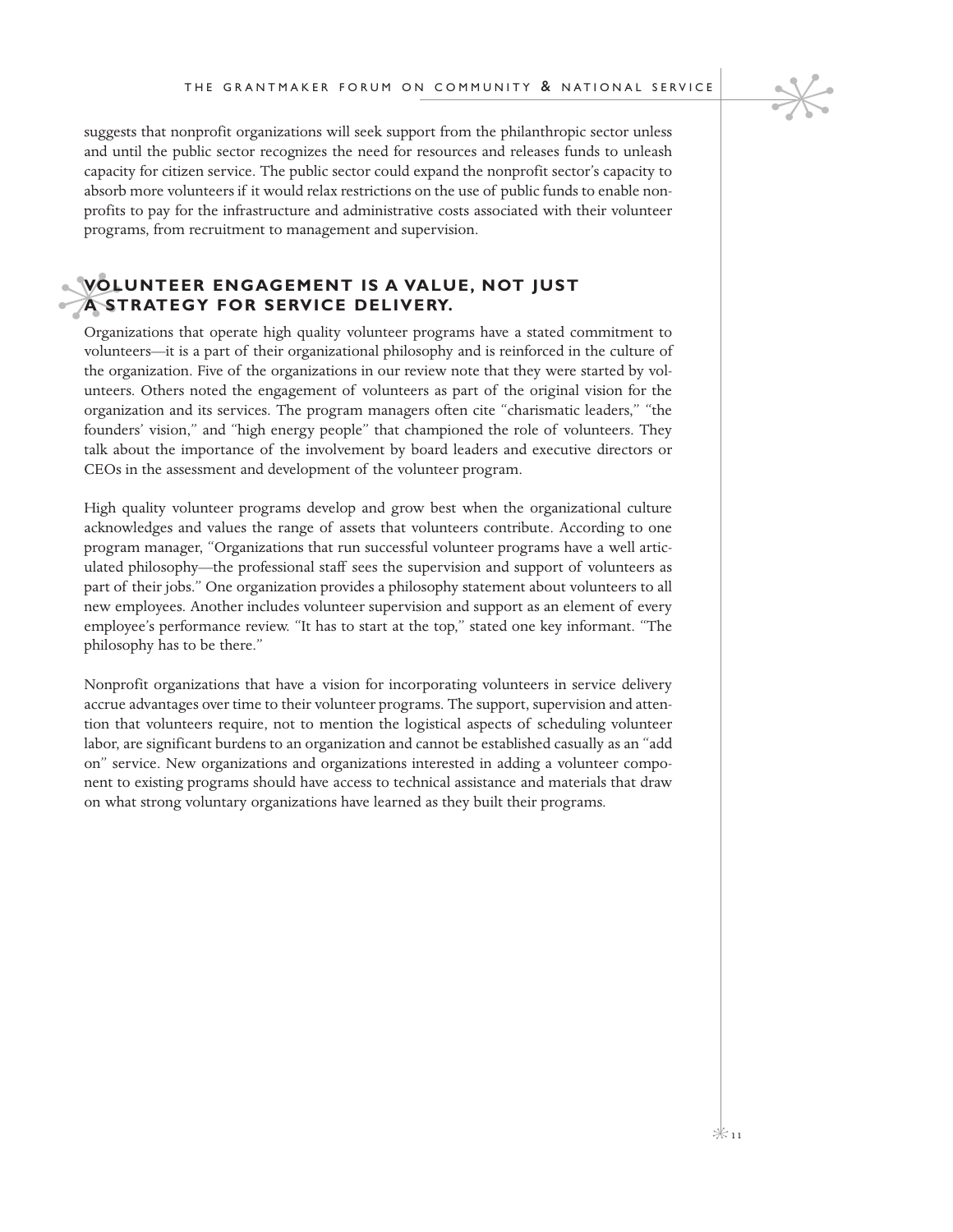# CONCLUSION

 $*$ 

When the Grantmaker Forum on Community & National Service set out to undertake this review, we did so with a commitment to bring forward the concerns of programs that rely on volunteers. While limited in scope, our examination effectively brings to life the experience of these programs, with insights into the many ways in which they rely on volunteers, the commitment that is required of them to do so, the challenges they face in engaging volunteer support, and the benefits that accrue as well.

As a nation our efforts to address important human and social problems may benefit from broader and deeper community involvement in service and volunteering, but a non-specific call for thousands of new volunteers will not by itself create effective engagement. The national call to service needs a companion effort to ensure that volunteers are deployed in meaningful and effective ways, and that nonprofits are prepared to deliver a quality volunteer experience so that volunteers can deliver a quality service to their communities. Without adequate nonprofit capacity to receive and engage volunteers, a call to service risks drawing potential volunteers into a disappointing or frustrating experience that discourages them from volunteering in the future.

The ethic and successful practice of citizen service requires a thoughtful, well-organized match between the interests and motivations of individuals and the real and practical needs of organizations.

While we have not been able to quantify the specific cost of a volunteer, we are able to identify the nature of those costs. To the extent that the nation rallies behind a vision of an engaged America—an America where each of us recognizes not only the opportunity but the obligation we have to give back—it will be necessary to build up the community capacity to accommodate our gifts of time and service. And these costs may be well justified if the experience of service helps us to transcend our differences, if it gives us common pursuits, and if, by our energy and efforts, we solve pressing and important human and social problems.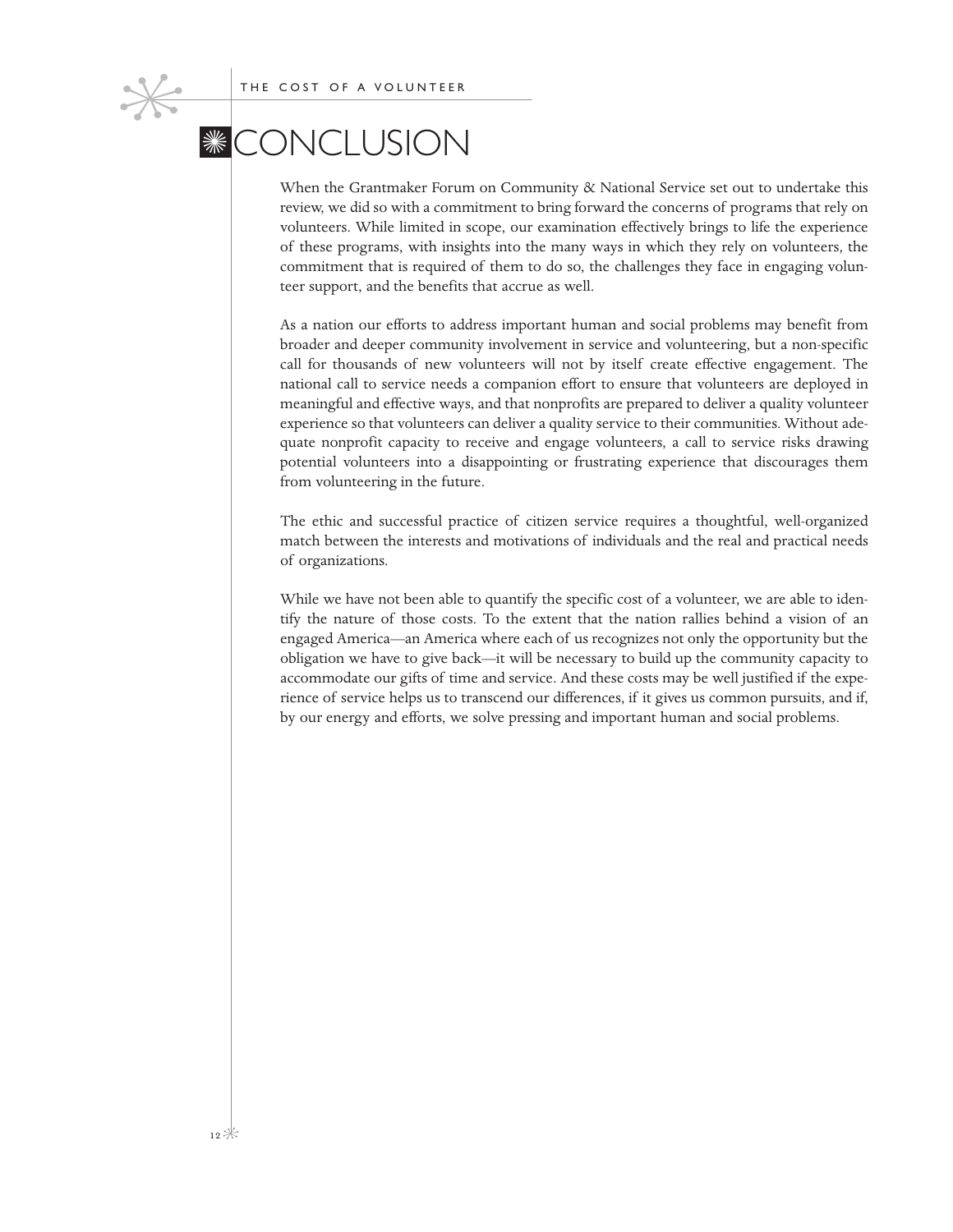

# REFERENCES **\\**

Brudney, J.L. Fostering Volunteer Programs in the Public Sector: Planning, Initiating, and Managing Voluntary Activities. San Francisco: Jossey-Bass Publishers, 1990.

Gaskin, K. and B. Dobson. The Economic Equation of Volunteering: A Pilot Study. Leicestershire: Center for Research in Social Policy, December 1996.

Gaskin, K., M. Goulbourne, and A. Ellis. "Measuring Economic Value of Volunteering: Research Findings from Europe and Canada." Paper prepared for the ARNOVA conference, November 2002.

Govekar, P.L. and M.A. Govekar. "Using Economic Theory and Research to Better Understand Volunteer Behavior." Nonprofit Management and Leadership, 13 (1): 33-48, 2002.

Institute for Volunteering Research. "Valuing Volunteers in Europe: A Comparative Study of the Volunteer Investment and Value Audit." London: Institute for Volunteering Research.  $[n.d.]$  instvolres@aol.com

Public/Private Ventures. *Making a Difference: An Impact Study of Big Brothers Big Sisters*. September 2000. www.ppv.org

Public/Private Ventures. *Making the Most of Volunteers*, July 2002. www.ppv.org

United Parcel Service, Points of Light Foundation, Association of Volunteer Administrators. *A Guide to Investing in Volunteer Resources Management: Improve Your Philanthropic Portfolio*. November 2002. www.avaintl.org/advocacy/fundersguide.pdf.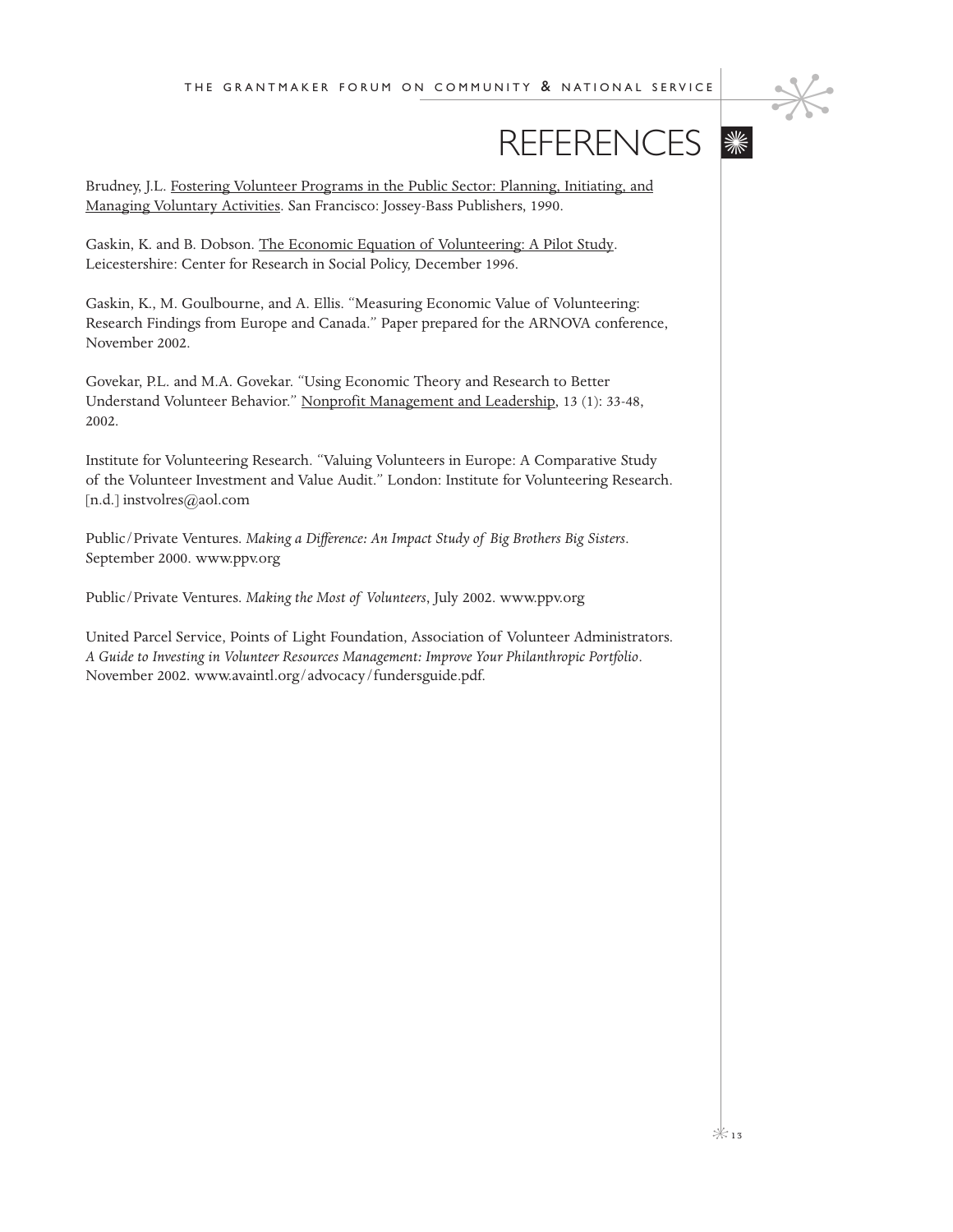

# **REPROGRAM PROFILES**

### **OVERVIEW OF PROGRAMS**

| Organization/<br>Program                                                 | <b>Location</b>     | Organizational<br>budget | Volunteer<br>program<br>budget? | Number of<br>volunteers | <b>Volunteer</b><br>program<br>staff* | Other staff<br>who work<br>with<br>volunteers |
|--------------------------------------------------------------------------|---------------------|--------------------------|---------------------------------|-------------------------|---------------------------------------|-----------------------------------------------|
| Alameda County<br>Food Bank                                              | Oakland, CA         | \$3,800,000              | Y                               | 3.800                   | 3                                     | 34                                            |
| Arizona-Sonora Desert<br>Museum                                          | Tucson, AZ          | \$7,000,000              | Y                               | 400                     | $\mathbf{I}$                          | 55                                            |
| Center for Food Action.<br><b>NW</b>                                     | Ringwood, NJ        | \$2,100,000              | N                               | 4,500                   | $\mathbf 0$                           | 20                                            |
| City of Mountainview                                                     | Mountainview, CA    | \$165,189,051            | Y                               | 600                     | $\overline{2}$                        | 12                                            |
| <b>Community Action</b><br>Partnership of Orange<br>County               | Garden Grove.<br>CA | \$18,000,000             | N                               | 11,000                  | 0                                     | 29                                            |
| County of Sonoma                                                         | Santa Rosa, CA      | \$1,003,500,000          | Y                               | 2,100                   | 3                                     | 250                                           |
| Courage Center                                                           | Minneapolis, MN     | \$31,000,000             | Y                               | 2,300                   | $\overline{7}$                        | 112                                           |
| Interreligious Fellowship<br>for the Homeless of<br><b>Bergen County</b> | Teaneck, NJ         | \$1,500,000              | Υ                               | 4,500                   | $\mathbf{I}$                          | 4                                             |
| Marin Civic Center<br>(County of Marin)                                  | San Rafael, CA      | \$300,000,000            | N                               | 3,300                   | 3                                     | 150                                           |
| Monterey Bay Aquarium                                                    | Monterey, CA        | \$43,000,000             | Y                               | 944                     | 4.5                                   | 55                                            |
| Pima Animal Control<br>(Pima County)                                     | Tucson, AZ          | \$3,000,000              | N                               | 40                      | 3                                     | 27                                            |
| Project Angelheart                                                       | Denver, CO          | \$1,100,000              | Y                               | 2,500                   | $\overline{2}$                        | 13                                            |
| Second Harvest Food<br>Bank of Santa Clara and<br>San Mateo Counties     | San Jose, CA        | \$11,600,000             | Y                               | 2,500                   | 3                                     | 70                                            |
| Shanti                                                                   | San Francisco, CA   | \$4,500,000              | N                               | 200                     | 3                                     | 10                                            |
| Somerset Medical<br>Center                                               | Somerville, NJ      | \$146,000,000            | Y                               | 1.000                   | $\overline{4}$                        | 30                                            |
| Think Together                                                           | Santa Ana, CA       | \$1,300,000              | Y                               | 550                     | 3                                     | 13                                            |
| Tu Nidito                                                                | Tucson, AZ          | \$585,000                | Y                               | 150                     | $\mathbf{I}$                          | 9                                             |
| The Valley Hospital                                                      | Ridgewood, NJ       | \$295,000,000            | Y                               | 2.000                   | 6                                     | 100                                           |
| Volunteer Jacksonville                                                   | Jacksonville, FL    | \$700,000                | N                               | 200                     | $\mathbf{I}$                          | 12                                            |
| <b>Volunteers in Protective</b><br>Service                               | Hackensack, NJ      | \$644,000                | Y                               | 300                     | 3                                     | 4                                             |
| <b>World Pulse</b>                                                       | Oakland, CA         | \$116,000                | N                               | 40                      | T                                     | L                                             |

*\*Full-time and part-time paid staff*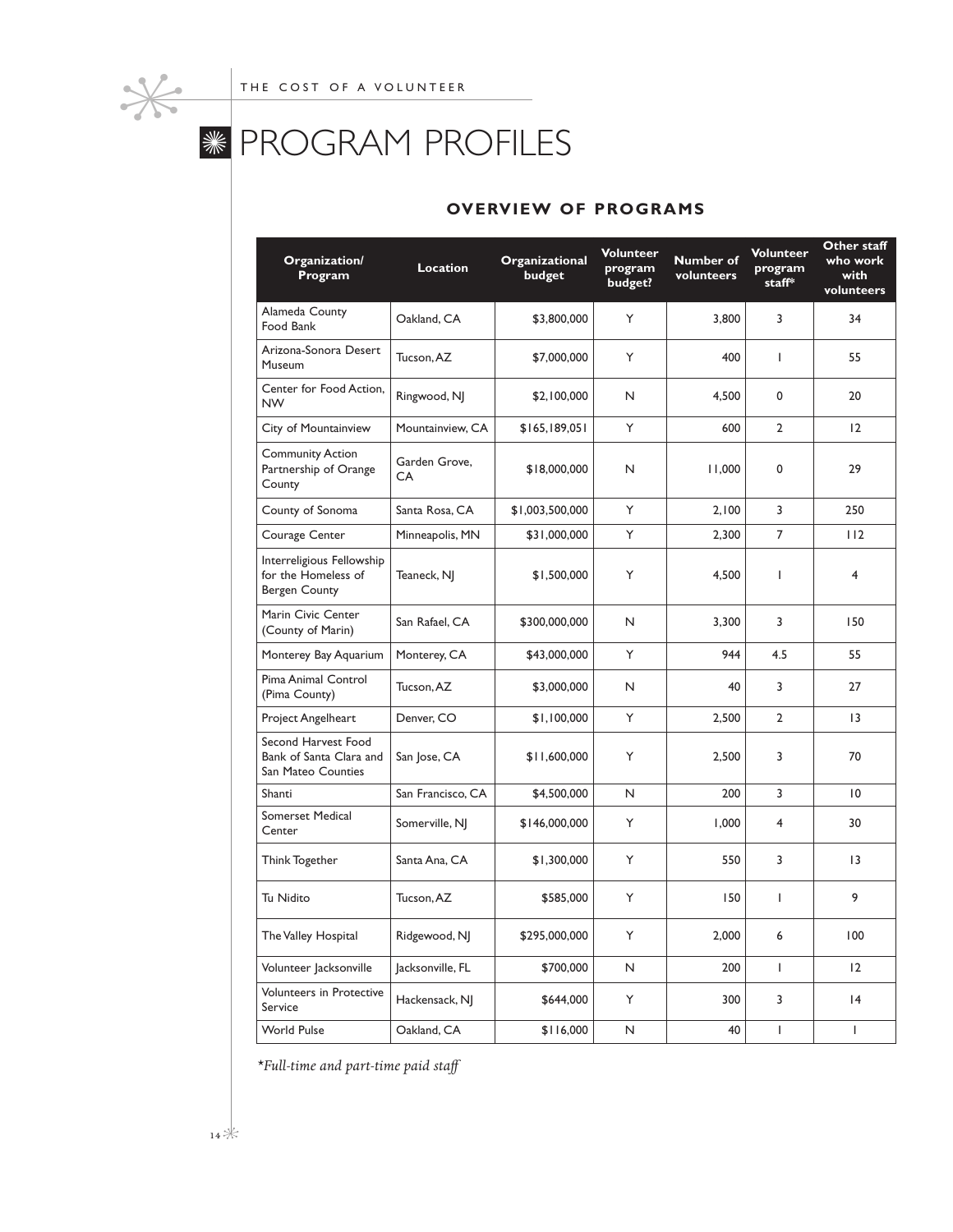### PROGRAM PROFILES **\***



Oakland, CA

**NATURE OF SERVICES:** A network of 300 hunger relief organizations — distribution of food assistance, education regarding hunger and poverty

**ANNUAL BUDGET:** \$3,800,000

**SOURCES OF FUNDS:** Individuals, foundations, corporations, federal government, state government, local government

**HOW LONG HAS THE ORGANIZATION BEEN IN EXISTENCE:** 17 years

**STAFF:** 32 full-time, 2 part-time

**WHAT VOLUNTEERS DO:** On the Board, warehouse screening and sorting donated food, office, emergency food referral service

**FIRST BEGAN RELYING ON VOLUNTEERS:**1985

**NUMBER OF VOLUNTEERS:** 3,800

**AVERAGE NUMBER OF HOURS PER VOLUNTEER PER MONTH:** 8

**HOW LONG DO VOLUNTEERS STAY WITH THE PROGRAM:** 10 months

**DO YOU NEED MORE VOLUNTEERS THAN YOU CAN RECRUIT:** No. Would need more opportunities or to extend hours of operation

**FUNCTIONS OF VOLUNTEERS:** Direct services, community organizing or outreach, administrative or clerical, Board

**VOLUNTEER PROGRAM BUDGET:** \$2,500, includes recruitment and recognition

**PAID STAFF WORKING ON VOLUNTEER PROGRAM:** 1 full-time, 2 part-time

**OTHER STAFF WHO WORK WITH VOLUNTEERS:** "Most of our 34-member staff in one way or another work with volunteers, whether it's office, warehouse, or board members."

### **City of Mountainview**

Mountainview, CA

**NATURE OF SERVICES:** Acts as a clearinghouse for volunteer services in city departments

**ANNUAL BUDGET:** \$165,189,051

**SOURCES OF FUNDS:** Federal, state, and local government; philanthropic, sales tax

**HOW LONG HAS THE ORGANIZATION BEEN IN EXISTENCE:** 16 years

**STAFF:** 550 full-time, 100 part-time

**WHAT VOLUNTEERS DO:** A variety of positions in city departments - graphic design, photography, special events, emergency preparedness, senior center programs, ushers and art docents in the center for performing arts, library, office assistants, storm drain stenciling, day camps, teen programs, tenant/landlord mediators and more!

**FIRST BEGAN RELYING ON VOLUNTEERS:** 1988

**NUMBER OF VOLUNTEERS:** 600 plus

**AVERAGE NUMBER OF HOURS PER VOLUNTERR PER MONTH (APPROX.):** 8

**HOW LONG DO VOLUNTEERS STAY WITH THE PROGRAM (APPROX.):** 5 years

**DO YOU NEED MORE VOLUNTEERS THAN YOU CAN RECRUIT:** No. Would need more staff a 10-hour per week person to build opportunities

**FUNCTIONS OF VOLUNTEERS:** Program administration, management and supervision, direct services, public information, administrative or clerical

**VOLUNTEER PROGRAM BUDGET:** \$78,988. Budget covers a 3/4 time staff to coordinate program city wide, recruitment, placement, marketing materials and outreach, recognition and professional affiliations.

P**AID STAFF WORKING ON VOLUNTEER PRO-GRAM:** 1.75 FTE staff

**OTHER STAFF WHO WORK WITH VOLUNTEERS:** 12 department liaisons.

**QUOTE:** *"Keeping communities connected keeps communities strong."*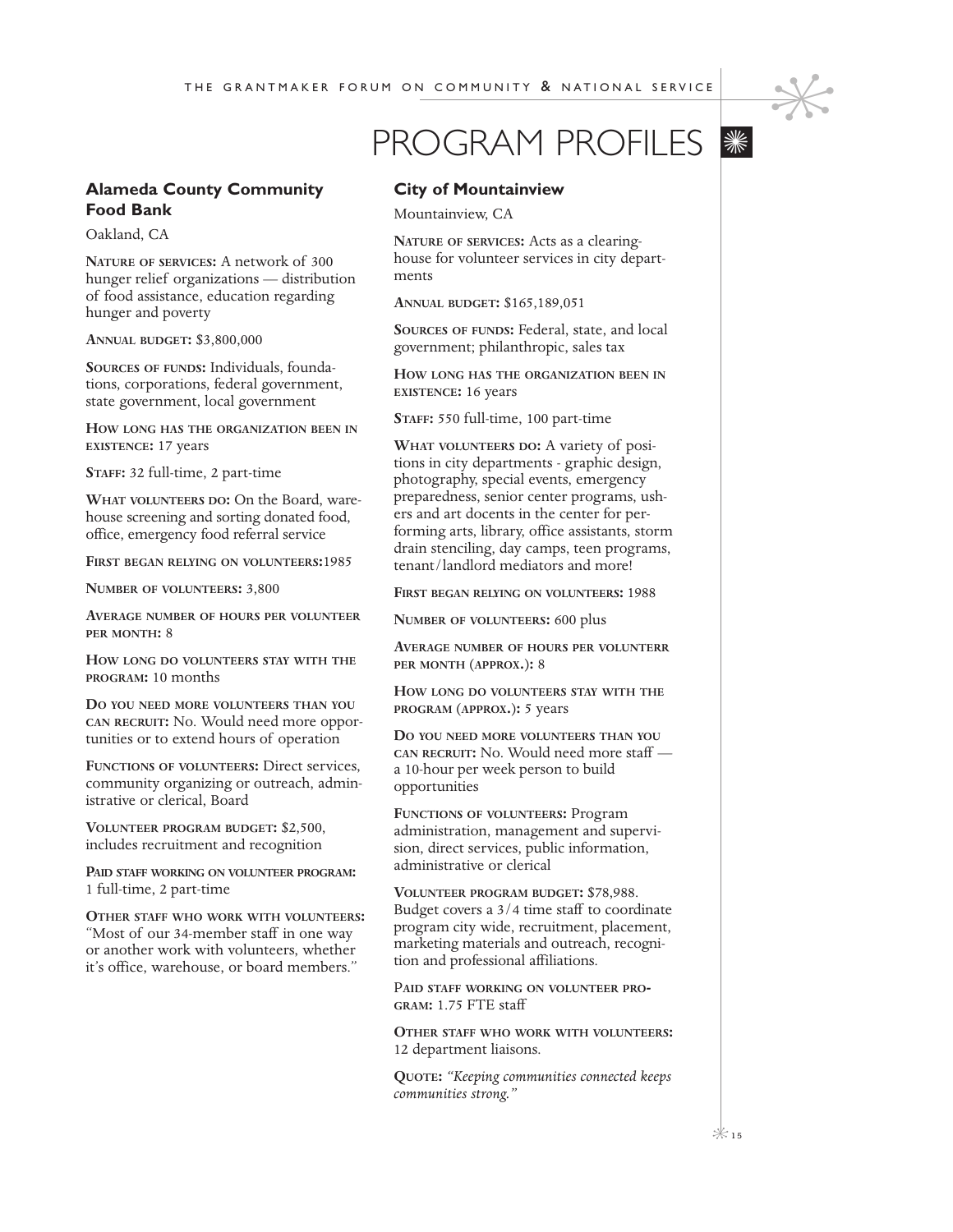# **ROGRAM PROFILES**

### **Community Action Partnership of Orange County Food Bank**

Garden Grove, California

**NATURE OF SERVICES**: Anti-poverty agency

**ANNUAL BUDGET:** \$18,000,000

**SOURCES OF FUNDS:** Federal government, state government, local government, philanthropic, earned income

**HOW LONG HAS THE ORGANIZATION BEEN IN EXISTENCE:** 37 years

**STAFF:** 97 full-time, 1 part-time

**WHAT VOLUNTEERS DO:** Food packaging, involved in every aspect of the agency

**FIRST BEGAN RELYING ON VOLUNTEERS:** 1980

**NUMBER OF VOLUNTEERS:** 11,000

**AVERAGE NUMBER OF HOURS PER VOLUNTEER PER MONTH:** 4

**HOW LONG DO VOLUNTEERS STAY WITH THE PROGRAM:** 3 years

**DO YOU NEED MORE VOLUNTEERS THAN YOU CAN RECRUIT:** Yes, for daytime hours

**FUNCTIONS OF VOLUNTEERS:** Management and supervision, direct services, public information and outreach, administrative or clerical, warehouse labor (sorting, assembling)

**VOLUNTEER PROGRAM BUDGET:** None

**PAID STAFF WORKING ON VOLUNTEER PROGRAM:** 3 part-time staff

**OTHER STAFF WHO WORK WITH VOLUNTEERS:** 27

**QUOTE:** *"I can't identify the specific volunteer costs. The volunteer program is a necessary part of what we do. It's absorbed into tasks of others, and into the budget."*

### **County of Sonoma Volunteer and Intern Program**

Santa Rosa, California

**NATURE OF SERVICES:** County government

**ANNUAL BUDGET:** \$1,003,500,000

**SOURCES OF FUNDS**: Federal, state, local government

**HOW LONG HAS THE ORGANIZATION BEEN IN EXISTENCE:** 156 years

**STAFF:** 5,060 — 4,060 permanent and 1,000 temporary

**WHAT VOLUNTEERS DO:** A wide range of services — in the animal shelter, emergency disaster services, law enforcement, parks, search and rescue, gardeners, mentors, friendly visitors, and more.

**FIRST BEGAN RELYING ON VOLUNTEERS:** 1984

**NUMBER OF VOLUNTEERS:** 2,100

**AVERAGE NUMBER OF HOURS PER VOLUNTEER PER MONTH (APPROX.):** 12

**HOW LONG DO VOLUNTEERS STAY WITH THE PROGRAM**: Average varies by program from one day to 25 years

**DO YOU NEED MORE VOLUNTEERS THAN YOU CAN RECRUIT:** Yes, but would need additional designated staff to utilize them

**FUNCTIONS OF VOLUNTEERS:** Program administration, management and supervision, direct services, community organizing and outreach, public information, administrative or clerical, advisory boards and commissions

**VOLUNTEER PROGRAM BUDGET:** \$125,649, includes staffing, recruitment and promotion, materials, recognition, volunteer insurance

**PAID STAFF WORKING ON VOLUNTEER PROGRAM:** 3 part-time

**OTHER STAFF WHO WORK WITH VOLUNTEERS:** 250

**QUOTE:** *"It is essential to the survival of a volunteer program to have support from the top."*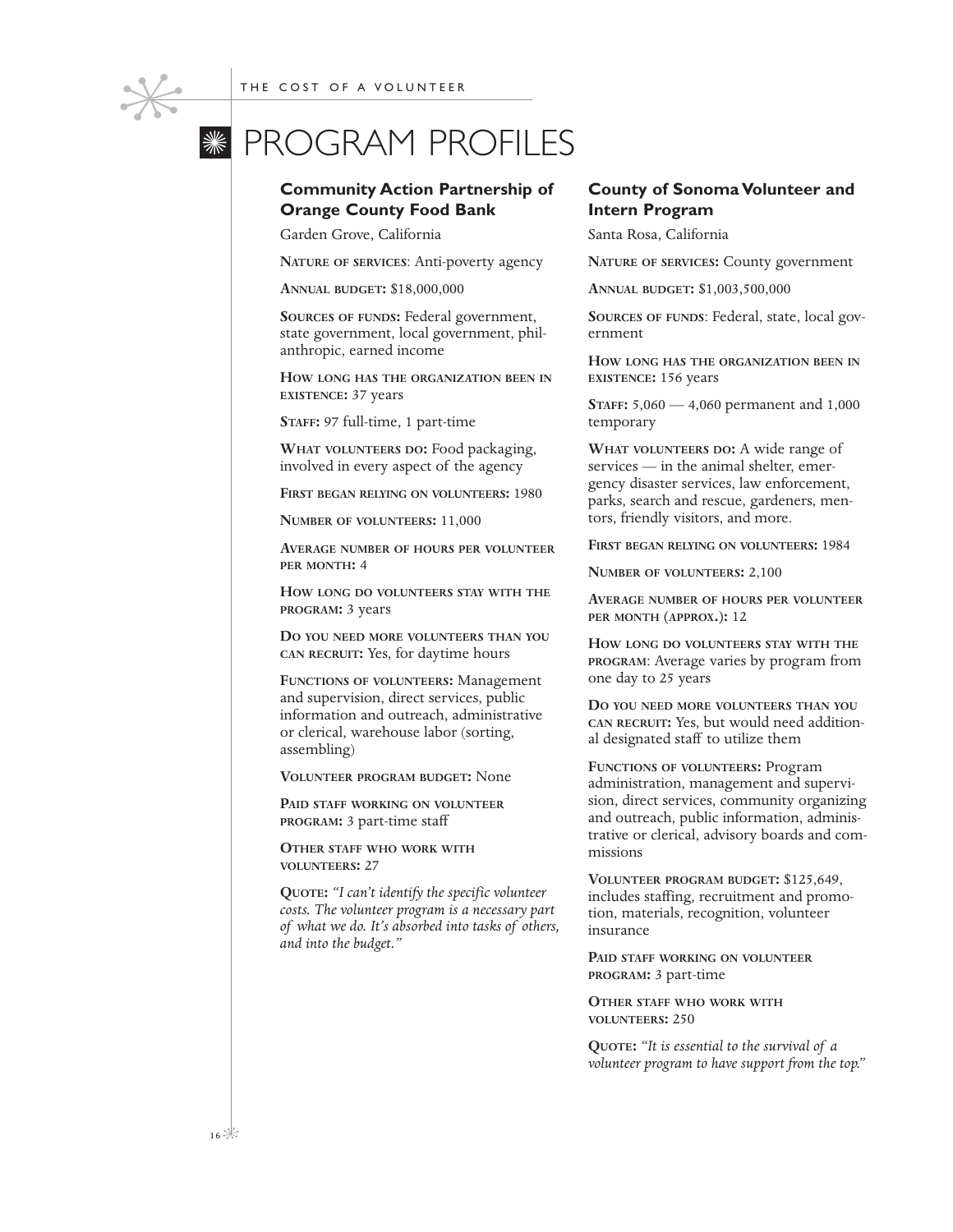# PROGRAM PROFILES **\***



Minneapolis, Minnesota

**NATURE OF SERVICES**: Rehabilitation for people with physical disabilities and sensory impairments

**ANNUAL BUDGET**: \$31,000,000

**SOURCES OF FUNDS:** Philanthropic, earned income

**HOW LONG HAS THE ORGANIZATION BEEN IN EXISTENCE:** 75 years

**STAFF:** 296 full-time, 225 part-time

**WHAT VOLUNTEERS DO:** One-on-one in therapy, recreation and sports instructors, peer mentors in residences, tutors, escorts for visitors and reception helpers, activity aides, speakers

**FIRST BEGAN RELYING ON VOLUNTEERS:** 1928

**NUMBER OF VOLUNTEERS:** 2,300

**AVERAGE NUMBER OF HOURS PER VOLUNTEER PER MONTH:** 3.5

**HOW LONG DO VOLUNTEERS STAY WITH THE PROGRAM (APPROX.):** average of 3 to 5 years

**DO YOU NEED MORE VOLUNTEERS THAN YOU CAN RECRUIT**: We could use more if we had more volunteer department staff to screen, place, advocate for, and train staff on working with volunteers

**FUNCTIONS OF VOLUNTEERS:** Program administration, management and supervision, direct services, public information and outreach, administrative or clerical, fundraising

**VOLUNTEER PROGRAM BUDGET:** \$326,500, covers staffing, training, recruitment and promotion, materials, equipment, recognition, overhead, volunteer insurance

**PAID STAFF WORKING ON VOLUNTEER PRO-GRAM:** 4 full-time, 3 part-time

**OTHER STAFF WHO WORK WITH VOLUNTEERS:** 112

**QUOTE:** *"A real key to our success is that volunteers are a primary organizational value. Volunteers are integral to all program operations. I serve on the executive team and am thus intimately involved in organizational policy and planning."*

### **Marin Civic Center Volunteers**

San Rafael, California

**NATURE OF SERVICES:** Local government

**ANNUAL BUDGET:** \$300,000,000

**SOURCES OF FUNDS:** Federal, state, local, earned income

**HOW LONG HAS THE ORGANIZATION BEEN IN EXISTENCE:** 100 years

S**TAFF:** 1980 full-time, 207 part-time

**WHAT VOLUNTEERS DO:** Active in all aspects of county government: library, legal research, engineering, computer work, grounds/land management, event ushers, docents, search and rescue, for example.

**FIRST BEGAN RELYING ON VOLUNTEERS:** 1979

**NUMBER OF VOLUNTEERS:** 3,300

**AVERAGE NUMBER OF HOURS PER MONTH:** could not say

**HOW LONG DO VOLUNTEERS STAY WITH THE PROGRAM:** could not say

**DO YOU NEED MORE VOLUNTEERS THAN YOU CAN RECRUIT:** It depends on the job... in some cases we would need to have more space, more supervision (staffing).

**FUNCTIONS OF VOLUNTEERS:** Program administration, management and supervision, direct services, community organizing or advocacy, public information and outreach, administrative, other

**VOLUNTEER PROGRAM BUDGET: NO**

**PAID STAFF WORKING ON VOLUNTEER PRO-GRAM:** 3 part-time

**OTHER STAFF WHO WORK WITH VOLUNTEERS:** 150

**QUOTE:** *"Spend money on professional, dedicated staff for whom it's not just a job people who are passionate and feel a calling to do it. Don't skimp on staff."*

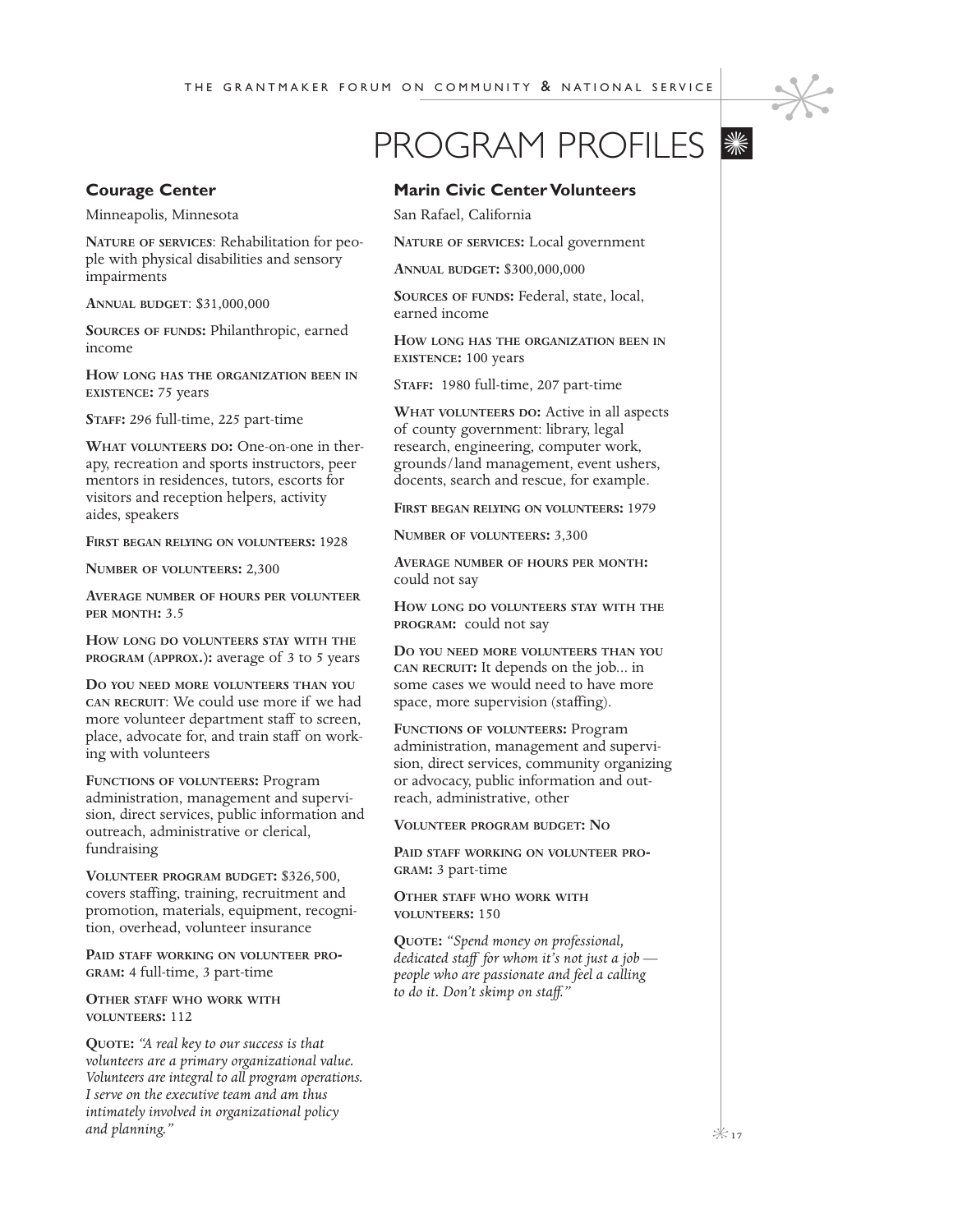# **EXAMPROFILES**

#### **Monterey Bay Aquarium**

Monterey, California

**NATURE OF SERVICES:** Educational institution with focus on stewardship of the world's oceans

**ANNUAL BUDGET:** \$42,576,356

**SOURCES OF FUNDS:** Federal government, philanthropic, earned income

**HOW LONG HAS THE ORGANIZATION BEEN IN EXISTENCE:** 19.5 years

**STAFF:** 430 full-time and part-time

**WHAT VOLUNTEERS DO:** Direct services, working with children, docents, volunteer divers that clean windows, feeding, clerical, animal husbandry, website, training workshops, newsletter

**FIRST BEGAN RELYING ON VOLUNTEERS:** 1983

**NUMBER OF VOLUNTEERS:** 944

**AVERAGE NUMBER OF HOURS PER VOLUNTEER PER MONTH (APPROX.):** 16 hours

**HOW LONG DO VOLUNTEERS STAY WITH THE PROGRAM (APPROX.):** 2.5 years

**DO YOU NEED MORE VOLUNTEERS THAN YOU CAN RECRUIT:** We have managed to maintain our numbers. However it's increasingly difficult to recruit, and more administrative time is devoted to recruitment than in the past.

**FUNCTIONS OF VOLUNTEERS:** Program administration, management and supervision, direct services, environmental advocacy, public information and outreach, administrative, Board members, Advisory Board

**VOLUNTEER PROGRAM BUDGET:** \$81,905, covers recruitment, placement, promotion, recognition, uniforms, training and travel.

**PAID STAFF WORKING ON VOLUNTEER PROGRAM:** 4.5 full-time employees within the Volunteer Resources Department

**OTHER STAFF WHO WORK WITH VOLUNTEERS:** 55 individuals

**QUOTE:** *"We need to shift our recruitment and placement strategies to incorporate short term volunteer opportunities. Today's volunteers are seeking one-time or short-term volunteer positions."*

#### **Pima Animal Control**

Tucson, Arizona

**NATURE OF SERVICES:** License and secure loose dogs, control domestic animals per county ordinances, shelter abandoned animals, pet adoptions

**ANNUAL BUDGET:** \$3,000,000

**SOURCES OF FUNDS:** Local government, earned income

**HOW LONG HAS THE ORGANIZATION BEEN IN EXISTENCE:** 41 years

**STAFF:** 50 full-time

**WHAT VOLUNTEERS DO:** Animal shelter host, kennel aide, public presentations, evaluator/trainers for dogs getting ready for adoption

**FIRST BEGAN RELYING ON VOLUNTEERS:** 1988

**NUMBER OF VOLUNTEERS:** 40

**AVERAGE NUMBER OF HOURS PER VOLUNTEER PER MONTH:** 8 hours

**HOW LONG DO VOLUNTEERS STAY WITH THE PROGRAM:** 1 year

**DO YOU NEED MORE VOLUNTEERS THAN YOU CAN RECRUIT:** Yes

**FUNCTIONS OF VOLUNTEERS:** Program administration, management and supervision, direct services, public information and outreach, administrative or clerical, Board members, fundraising

**VOLUNTEER PROGRAM BUDGET:** No

**PAID STAFF WORKING ON VOLUNTEER PROGRAM:** None

**OTHER STAFF WHO WORK WITH VOLUNTEERS:** 50

**QUOTES:** *"We have a big public relations job to do to eradicate the dog catcher image. Having volunteers actually helps us to do that."*

*"More volunteers means more homes for more animals…simple!"*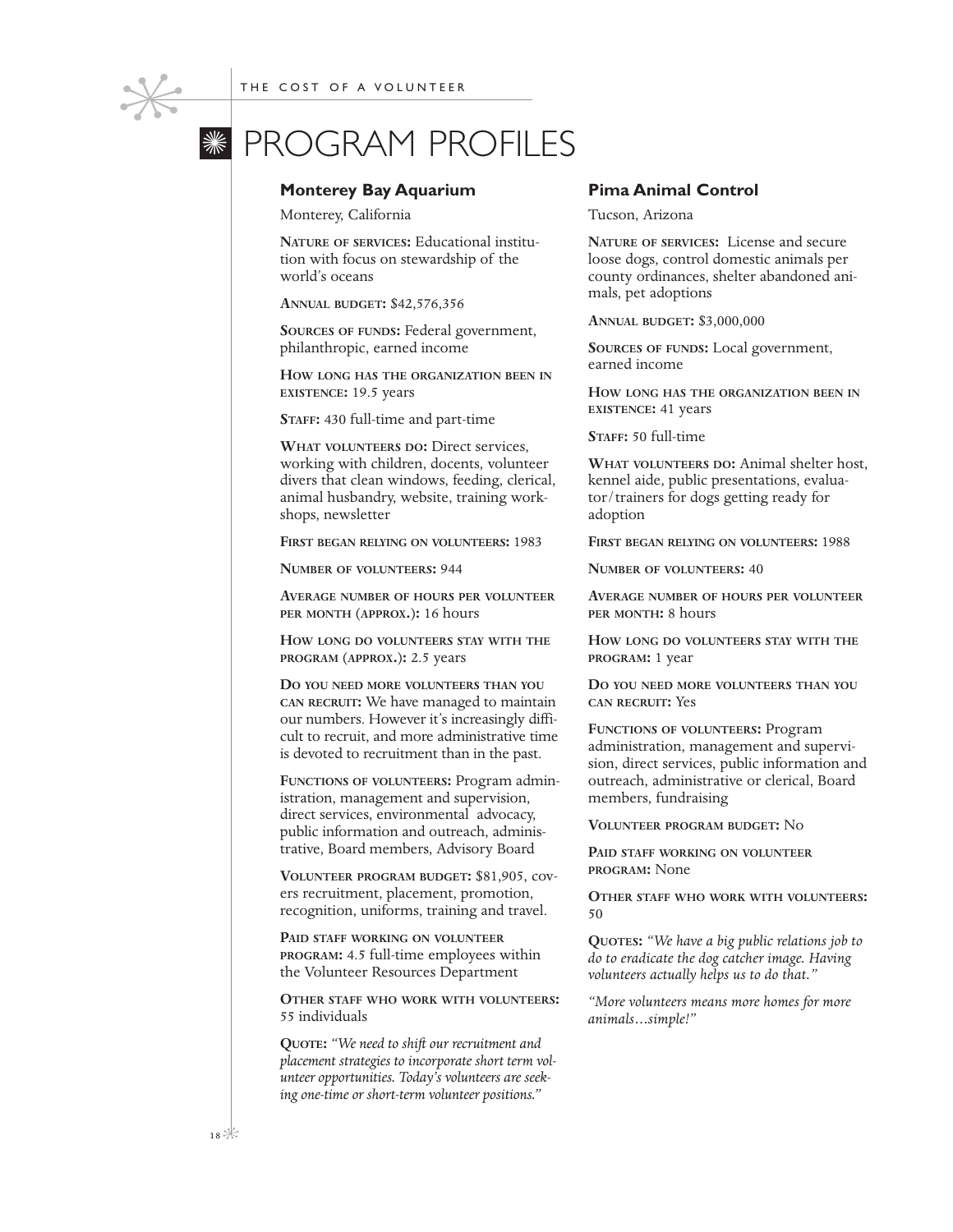### PROGRAM PROFILES  $*$



Denver, Colorado

**NATURE OF SERVICES:** Home delivered meals to people living with HIV/AIDS, cancer and other life-threatening illnesses

**ANNUAL BUDGET:** 1.1 million

**SOURCES OF FUNDS:** Federal government, philanthropic, earned income

**HOW LONG HAS THE ORGANIZATION BEEN IN EXISTENCE:** 12 years

**STAFF:** 12 full-time, 2 part-time

**WHAT VOLUNTEERS DO:** Delivery, cooking, food preparation, office, special events, picking up donations

**FIRST BEGAN RELYING ON VOLUNTEERS:** 1991

**NUMBER OF VOLUNTEERS:** 2,500 annually

**AVERAGE NUMBER OF HOURS PER VOLUNTEER PER MONTH (APPROX.):** 10

**HOW LONG DO VOLUNTEERS STAY WITH THE PROGRAM (APPROX.):** 2 years

**DO YOU NEED MORE VOLUNTEERS THAN YOU CAN RECRUIT:** Yes, 15 more volunteers. Need more time to recruit

**FUNCTIONS OF VOLUNTEERS:** Program administration, management and supervision, direct services, public information, administrative or clerical, Board

**VOLUNTEER PROGRAM BUDGET:** \$2,600, includes recruitment, materials, and recognition

**PAID STAFF WORKING ON VOLUNTEER PRO-GRAM:** 1 full-time, 1 part-time

**OTHER STAFF WHO WORK WITH VOLUNTEERS:** 13

**QUOTE:** *"With a very small budget and large client base, we try to get donations as much as possible."*

**Second Harvest Food Bank of Santa Clara and San Mateo Counties**

Santa Clara and San Mateo Counties, California

**NATURE OF SERVICES:** Food Bank/ Human Services

**ANNUAL BUDGET:** \$11,600,000

**SOURCES OF FUNDS:** 90% private funding and less than 10% government sources

**HOW LONG HAS THE ORGANIZATION BEEN IN EXISTENCE:** 27 years

**STAFF:** 60 full-time, 12 part-time

**WHAT VOLUNTEERS DO:** Sorting food, packing food bags for seniors, community education, hotline, data entry, special events

**FIRST BEGAN RELYING ON VOLUNTEERS:** 1975

**NUMBER OF VOLUNTEERS:** 2,500

**AVERAGE NUMBER OF HOURS PER VOLUNTEER PER MONTH (APPROX.):** 5

**HOW LONG DO VOLUNTEERS STAY WITH THE PROGRAM (APPROX.):** 6 months for food sorting; but 10 years, even 20 years for those in the senior brown bag program

**FUNCTIONS OF VOLUNTEERS:** Program administration, management and supervision, direct services, community organizing or advocacy, public information and outreach, administrative or clerical, Board members, fundraising

**VOLUNTEER PROGRAM BUDGET:** \$12,500, covers recognition and includes corporate donations for volunteer break room

**PAID STAFF WORKING ON VOLUNTEER PROGRAM:** 2 full-time, 1 part-time

**OTHER STAFF WHO WORK WITH VOLUNTEERS:** 59 full-time, 11 part-time

**QUOTE:** *"Our volunteer program is the backbone of our operation. It provides the full-time equivalent of 80 employees to our operation. We could not do the work of moving 26 million or more pounds of food annually without their help."*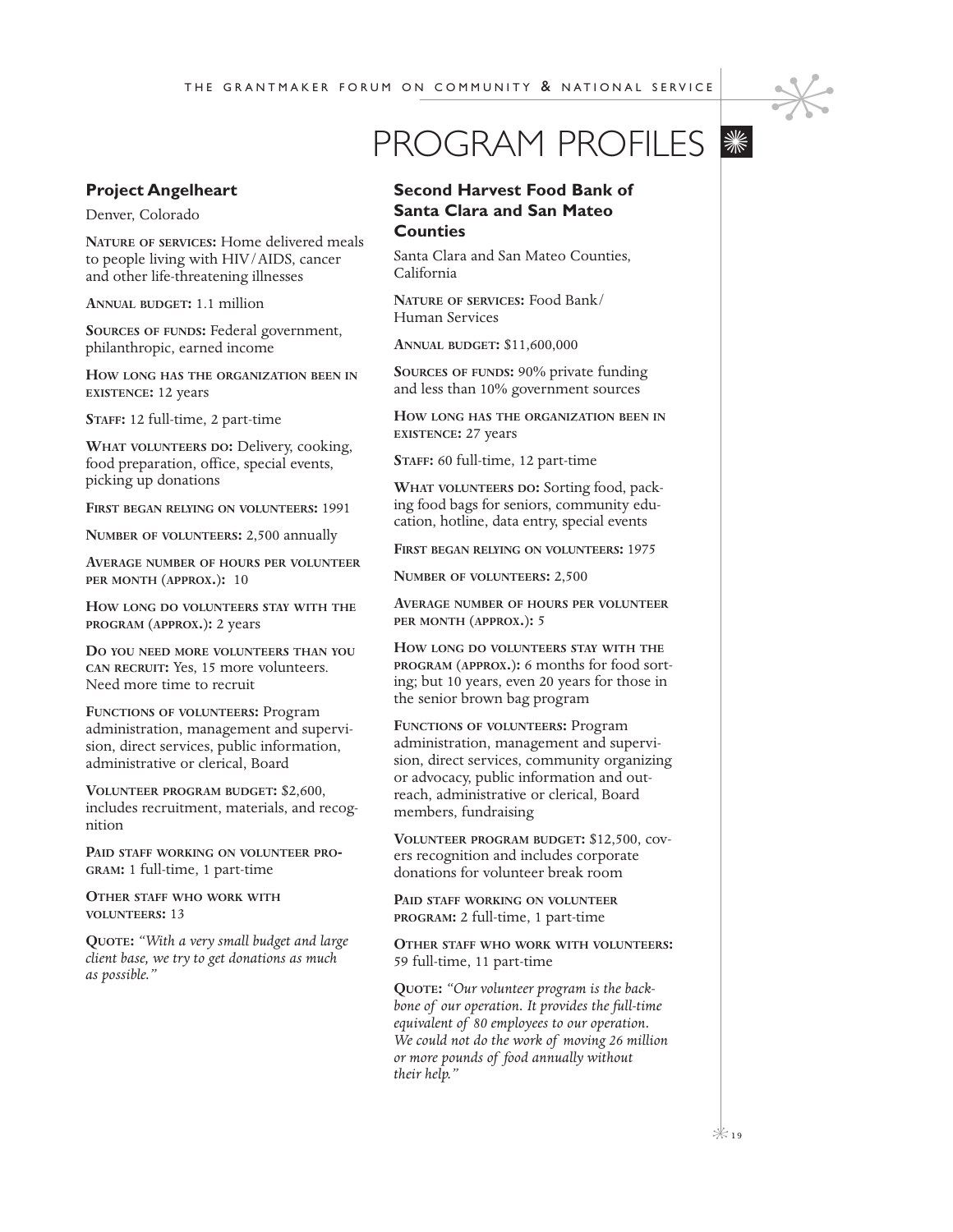

#### **Shanti**

 $*$ 

San Francisco, CA

**NATURE OF SERVICES:** "Shanti is a pioneering nonprofit which specializes in providing expert assistance to individuals living with life-threatening illnesses through direct services and highly-trained peer support volunteers."

**ANNUAL BUDGET:** \$4,500,000

**SOURCES OF FUNDS:** Federal government, state government, local government, philanthropic, earned income

**HOW LONG HAS THE ORGANIZATION BEEN IN EXISTENCE:** 29 years

**STAFF:** 52 full-time, 1 part-time

**WHAT VOLUNTEERS DO:** Practical assistance, emotional support to those living with breast cancer and HIV; administrative and clerical help; event planning, implementing programs.

**FIRST BEGAN RELYING ON VOLUNTEERS:** 1973

**NUMBER OF VOLUNTEERS:** 200

**AVERAGE NUMBER OF HOURS PER VOLUNTEER PER MONTH:** 12

**HOW LONG DO VOLUNTEERS STAY WITH THE PROGRAM:** 3 years

**DO YOU NEED MORE VOLUNTEERS THAN YOU CAN RECRUIT:** Yes

**FUNCTIONS OF VOLUNTEERS:** Direct services, community organizing or outreach, public information, administrative or clerical, Board

**VOLUNTEER PROGRAM BUDGET:** None

**PAID STAFF WORKING ON VOLUNTEER PROGRAM:** 2 full-time, 1 part-time

**OTHER STAFF WHO WORK WITH VOLUNTEERS:** 10

**QUOTE:** *"We need to recruit people with daytime hours. We need to give staff more training to work with volunteers."* 

#### **Somerset Medical Center**

Somerville, New Jersey

**NATURE OF SERVICES:** 355-bed acute health care hospital

**ANNUAL BUDGET:** \$146,000,000

**SOURCES OF FUNDS:** Federal, philanthropic, insurance reimbursement

**HOW LONG HAS THE ORGANIZATION BEEN IN EXISTENCE:** 103 years

**STAFF:** 1400 full-time, 300 part-time

**WHAT VOLUNTEERS DO:** patient and nonpatient assignments, feeding and transporting patients, clerical, gift shop

**FIRST BEGAN RELYING ON VOLUNTEERS:** 1899 (founded by volunteers)

**NUMBER OF VOLUNTEERS:** 1000 per year

**AVERAGE NUMBER OF HOURS PER MONTH:** 13

**HOW LONG DO VOLUNTEERS STAY WITH THE PROGRAM:** 1 year for teenagers, 5 years for adults

**DO YOU NEED MORE VOLUNTEERS THAN YOU CAN RECRUIT:** Yes, 100 more.

**FUNCTIONS OF VOLUNTEERS:** Direct services, community organizing or advocacy, public information and outreach, administrative, board members, fundraising

**VOLUNTEER PROGRAM BUDGET:** Yes, \$172,000 includes staffing, materials, equipment, recognition, uniforms

**PAID STAFF WORKING ON VOLUNTEER PROGRAM:** 3 full-time, 1 part-time

**OTHER STAFF WHO WORK WITH VOLUNTEERS:** 30

**QUOTE:** *"The demographics of volunteers are changing. More retired people and teenagers volunteer now, and others are not volunteering. Training for a position in a healthcare facility is extensive and is a deterrent to some people."*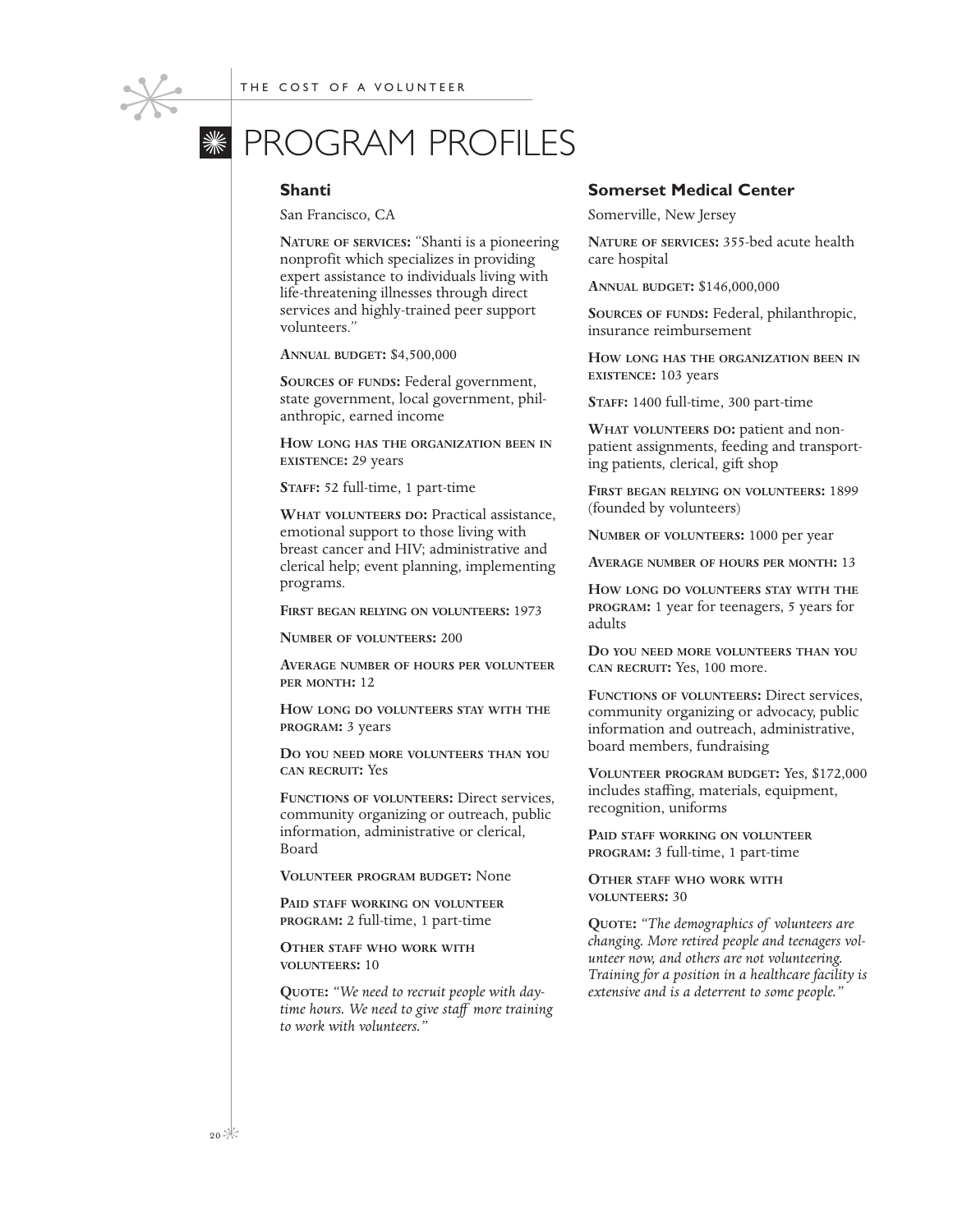### PROGRAM PROFILES **\***



### **Think Together**

Santa Ana, CA

**NATURE OF SERVICES:** Oversee twelve afterschool tutoring and mentoring programs for at-risk youth, grades 1-12

**ANNUAL BUDGET:** \$1,300,000

**SOURCES OF FUNDS:** Federal government, philanthropic

**HOW LONG HAS THE ORGANIZATION BEEN IN EXISTENCE:** 5 years

**STAFF:** 19 full-time, 12 part-time

**WHAT VOLUNTEERS DO:** Tutoring, mentoring, homework help, special events, maintenance of facilities

**FIRST BEGAN RELYING ON VOLUNTEERS:** 1997

**NUMBER OF VOLUNTEERS:** 550

**AVERAGE NUMBER OF HOURS PER VOLUNTEER PER MONTH (APPROX.):** 8

**HOW LONG DO VOLUNTEERS STAY WITH THE PROGRAM (APPROX.):** 1 year

**DO YOU NEED MORE VOLUNTEERS THAN YOU CAN RECRUIT:** Always! We serve a growing population need. Volunteers have a major impact, anytime.

**FUNCTIONS OF VOLUNTEERS:** Academic assistance as tutors, mentors, homework helpers, and enrichment activities presenters; community organizing & outreach, public information, administrative or clerical, & Board Members

**VOLUNTEER PROGRAM BUDGET:** \$120,000, includes staffing, training, recruitment, materials, equipment, recognition, volunteer insurance

**PAID STAFF WORKING ON VOLUNTEER PROGRAM:** 3 full-time

**OTHER STAFF WHO WORK WITH VOLUNTEERS:** 13

**QUOTE:** *"Our volunteers—ranging in ages from 9 years old to 86 years young—bring a diversity of background, culture, ethnicity, education, and areas of skills and interest; building relationships which help our youth discover and develop their gifts and talents."* 

#### **Tu Nidito**

Tucson, Arizona

**NATURE OF SERVICES:** Provides individual, family, and group support to children and their families as they deal with serious illness and death

**ANNUAL BUDGET:** \$585,000

**SOURCES OF FUNDS:** Philanthropic, earned income

**HOW LONG HAS THE ORGANIZATION BEEN IN EXISTENCE:** 12 years

**STAFF:** 6 full-time, 8 part-time

**WHAT VOLUNTEERS DO:** Facilitate support groups, provide one-on-one support for families and children, reception, filing, mailings, data input, special events

**FIRST BEGAN RELYING ON VOLUNTEERS:** 1990

**NUMBER OF VOLUNTEERS:** 150

**AVERAGE NUMBER OF HOURS PER VOLUNTEER MONTH:** 8 to 10

**HOW LONG DO VOLUNTEERS STAY WITH THE PROGRAM:** 2 to 3 years

**DO YOU NEED MORE VOLUNTEERS THAN YOU CAN RECRUIT:** No, but there is continuous recruitment

**FUNCTIONS OF VOLUNTEERS:** direct services, community organizing or advocacy, public information and outreach, administrative or clerical, Board members

**VOLUNTEER PROGRAM BUDGET:** \$68,700, includes training, recruitment and promotion, materials, equipment, recognition, volunteer insurance, background checks, continuing education, newsletter, refreshments

**PAID STAFF WORKING ON VOLUNTEER PRO-GRAM:** 1 full-time

**OTHER STAFF WHO WORK WITH VOLUNTEERS:** 5 full-time, 4 part-time

**QUOTE:** *"Volunteers are the heart and soul of our work with seriously ill and grieving children and their families. We could not do what we do without their dedication and compassion."*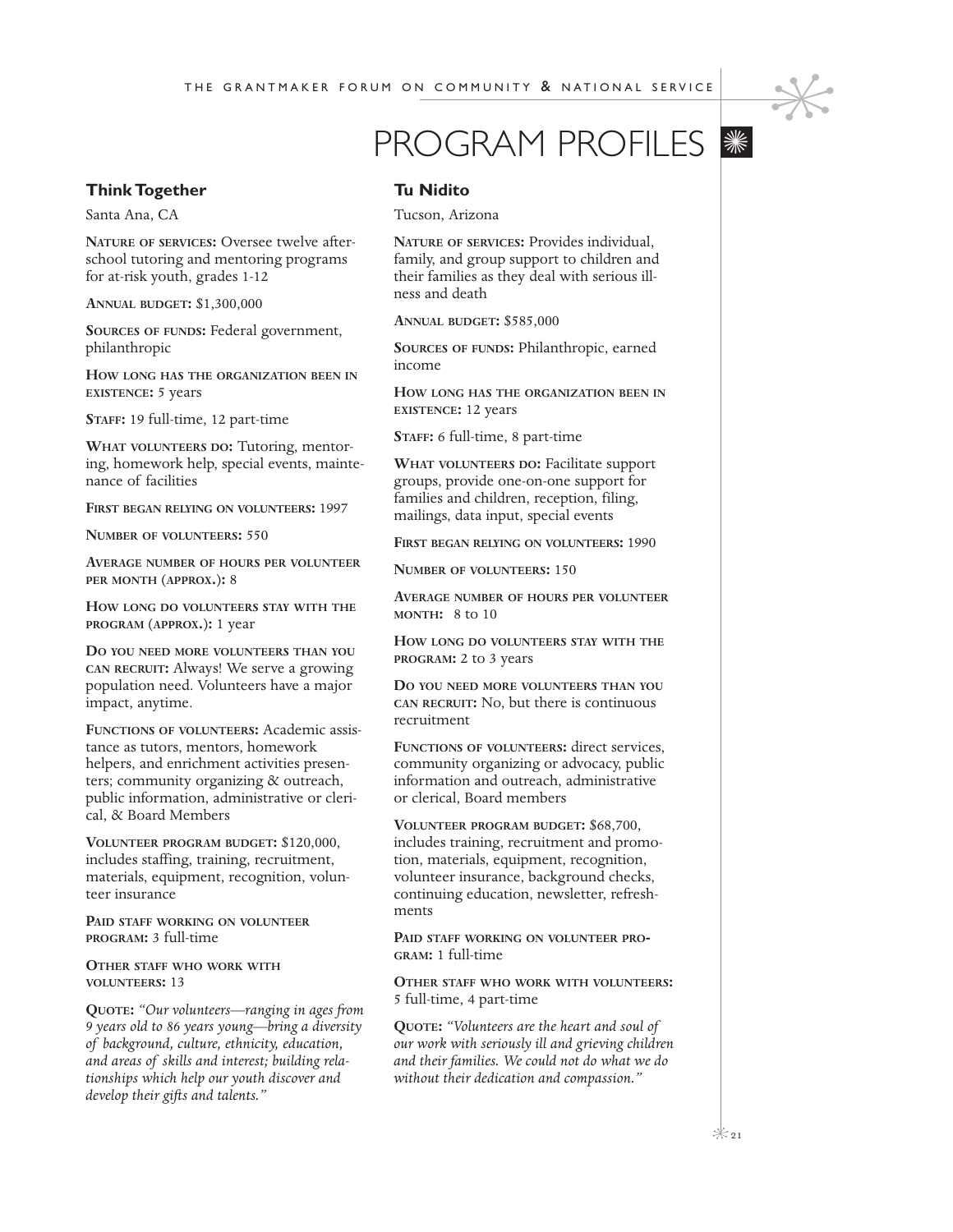# **EXAMPROFILES**

### **The Valley Hospital**

Ridgewood, New Jersey

**NATURE OF SERVICES:** 451-bed inpatient, outpatient, rehabilitation and ambulatory hospital

**ANNUAL BUDGET:** \$295,000,000

**SOURCES OF FUNDS:** Federal, philanthropic, earned income, insurance reimbursement

**HOW LONG HAS THE ORGANIZATION BEEN IN EXISTENCE:** 51 years

**STAFF:** 2,004 full-time, 1,268 part-time

**WHAT VOLUNTEERS DO:** Supportive services to patient, family, and staff. Home visitation, community events, patient contact, clerical support

**FIRST BEGAN RELYING ON VOLUNTEERS:** 1944, volunteer auxiliary started seven years before the hospital opened

**NUMBER OF VOLUNTEERS PER MONTH:** 1,900

**AVERAGE NUMBER OF HOURS PER VOLUNTEER PER MONTH:** 10

**HOW LONG DO VOLUNTEERS STAY WITH THE PROGRAM:** 7 years

**DO YOU NEED MORE VOLUNTEERS THAN YOU CAN RECRUIT:** Yes. Although we are staffed to capacity with junior volunteers, we are always in need of adult volunteers to fill a myriad of assignments that require sizeable time commitments.

**FUNCTIONS OF VOLUNTEERS:** Program administration, management and supervision, direct services, community organizing or advocacy, public information and outreach, administrative, board members, auxiliary

**VOLUNTEER PROGRAM BUDGET:** Yes, \$300,000, includes staffing, training, recruitment and promotion, materials, equipment, and recognition

**PAID STAFF WORKING ON VOLUNTEER PROGRAM:** 5 full-time, 1 part-time

**OTHER STAFF WHO WORK WITH VOLUNTEERS:** 100

**QUOTE:** *"Recruiting adult volunteers remains a challenge. We need to create meaningful roles that utilize their skill and talents and offer short-term projects and job-sharing opportunities as ways to engage individuals with limited time availability."* 

#### **Volunteer Jacksonville**

Jacksonville, Florida

**NATURE OF SERVICES:** We inspire, connect, engage and support volunteers who make a difference in the community.

**ANNUAL BUDGET:** \$700,000

**SOURCES OF FUNDS:** United Way, state government, local government, grants, other philanthropic, earned income

**HOW LONG HAS THE ORGANIZATION BEEN IN EXISTENCE:** 30 years

**STAFF:** 10 full-time, 3 part-time

**WHAT VOLUNTEERS DO:** Assist staff with outreach, information sharing and matching; training and consultations, mentor new volunteers, organize projects and supervise the volunteers who do them

**FIRST BEGAN RELYING ON VOLUNTEERS:** 1973

**NUMBER OF VOLUNTEERS:** 200 within our organization; also we recruit over 10,000 volunteers annually for other organizations in the community.

**AVERAGE NUMBER OF HOURS PER VOLUNTEER PER MONTH:** 4 hours

**HOW LONG DO VOLUNTEERS STAY WITH THE PROGRAM:** Varies

**DO YOU NEED MORE VOLUNTEERS THAN YOU CAN RECRUIT:** No, would need to create more volunteer projects, which means more staff to do the supervision and coordination, which means more funding

**FUNCTIONS OF VOLUNTEERS:** Program administration, management and supervision, direct services, community organizing or advocacy, public information and outreach, administrative or clerical, Board members

**VOLUNTEER PROGRAM BUDGET:** No

**PAID STAFF WORKING ON VOLUNTEER PRO-GRAM:** One staff member has responsibility for our overall internal volunteer program, though all staff work with them.

**OTHER STAFF WHO WORK WITH VOLUNTEERS:** 13

**QUOTE:** *"People mistakenly think that volunteers are free, that they miraculously appear and people miraculously know what to do with them."*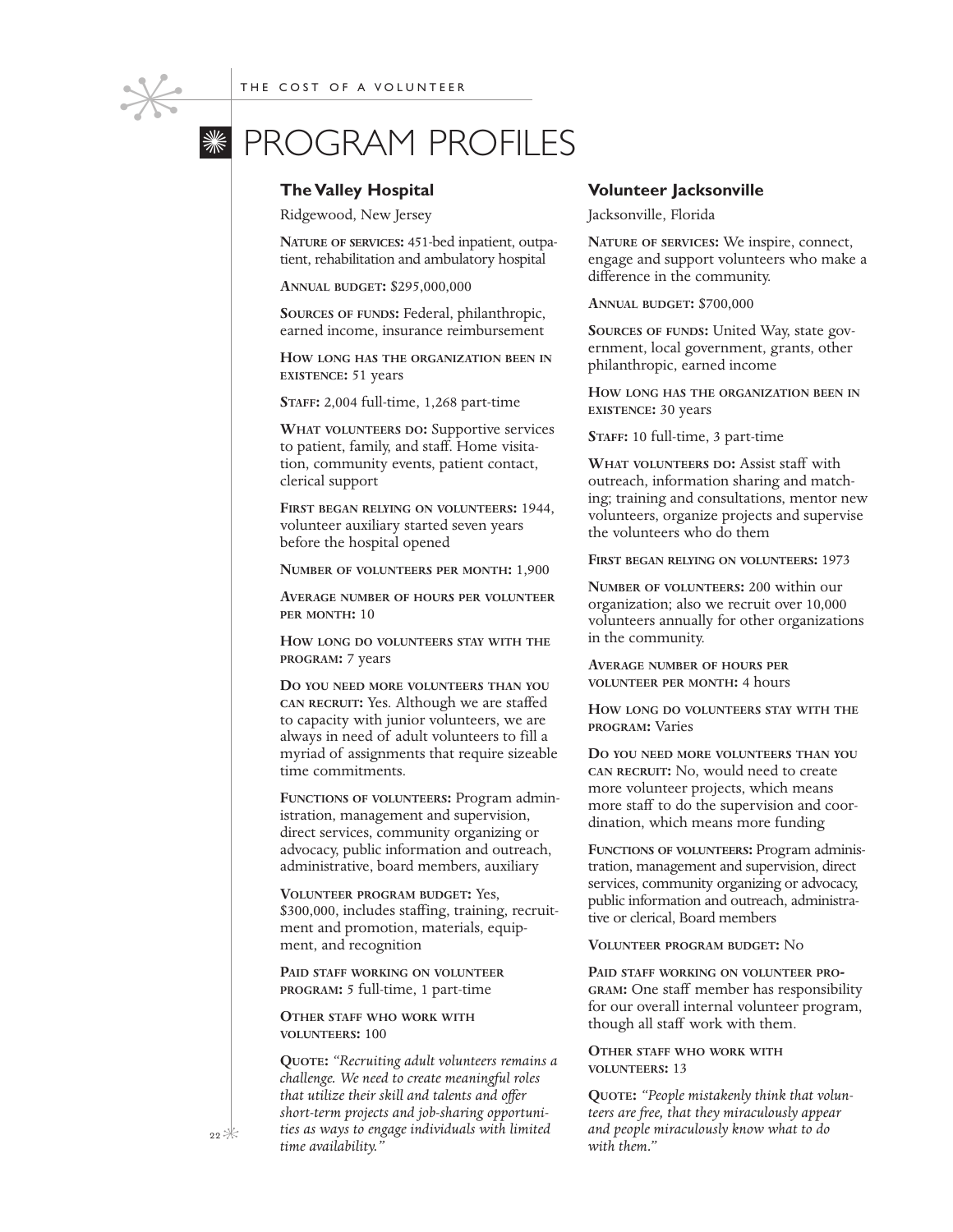# PROGRAM PROFILES **\***



### **World Pulse**

Oakland, CA

**NATURE OF SERVICES:** Cross cultural leadership program for young adults

**ANNUAL BUDGET:** \$116,000

**SOURCES OF FUNDS:** Philanthropic, earned income

**HOW LONG HAS THE ORGANIZATION BEEN IN EXISTENCE:** 6 years

**STAFF:** 1 full-time, 1 part-time

**WHAT VOLUNTEERS DO:** Lead workshops, mentors for youth, program design and delivery, advisory board, graphic design, manage website, bookkeeping, recruitment, press, media, fundraising

**FIRST BEGAN RELYING ON VOLUNTEERS:** 1996

**NUMBER OF VOLUNTEERS:** 40

**AVERAGE NUMBER OF HOURS PER VOLUNTEER PER MONTH (APPROX.):** 8

**HOW LONG DO VOLUNTEERS STAY WITH THE PROGRAM (APPROX.):** 40% stay one year, 50% stay 2-3 years, 10% stay 4 years or more

**DO YOU NEED MORE VOLUNTEERS THAN YOU CAN RECRUIT:** No. Would need more staff, more funding.

**FUNCTIONS OF VOLUNTEERS:** Program administration, direct services, community organizing and outreach, administrative or clerical

**VOLUNTEER PROGRAM BUDGET:** No

**PAID STAFF WORKING ON VOLUNTEER PROGRAM:** 1 part-time

**OTHER STAFF WHO WORK WITH VOLUNTEERS:** 1

**QUOTE:** *"A hidden cost for the program involves volunteers who are between jobs or who have just moved. We spend a lot of time orienting them and they move on. That's a costly investment of staff time for small organization."*

#### **Profiles not available for:**

Arizona-Sonora Desert Museum, Tucson, Arizona

Center for Food Action NW, Ringwood, New Jersey

Interreligious Fellowship for the Homeless of Bergen County, Teaneck, New Jersey

Volunteers in Protective Service, Hackensack, New Jersey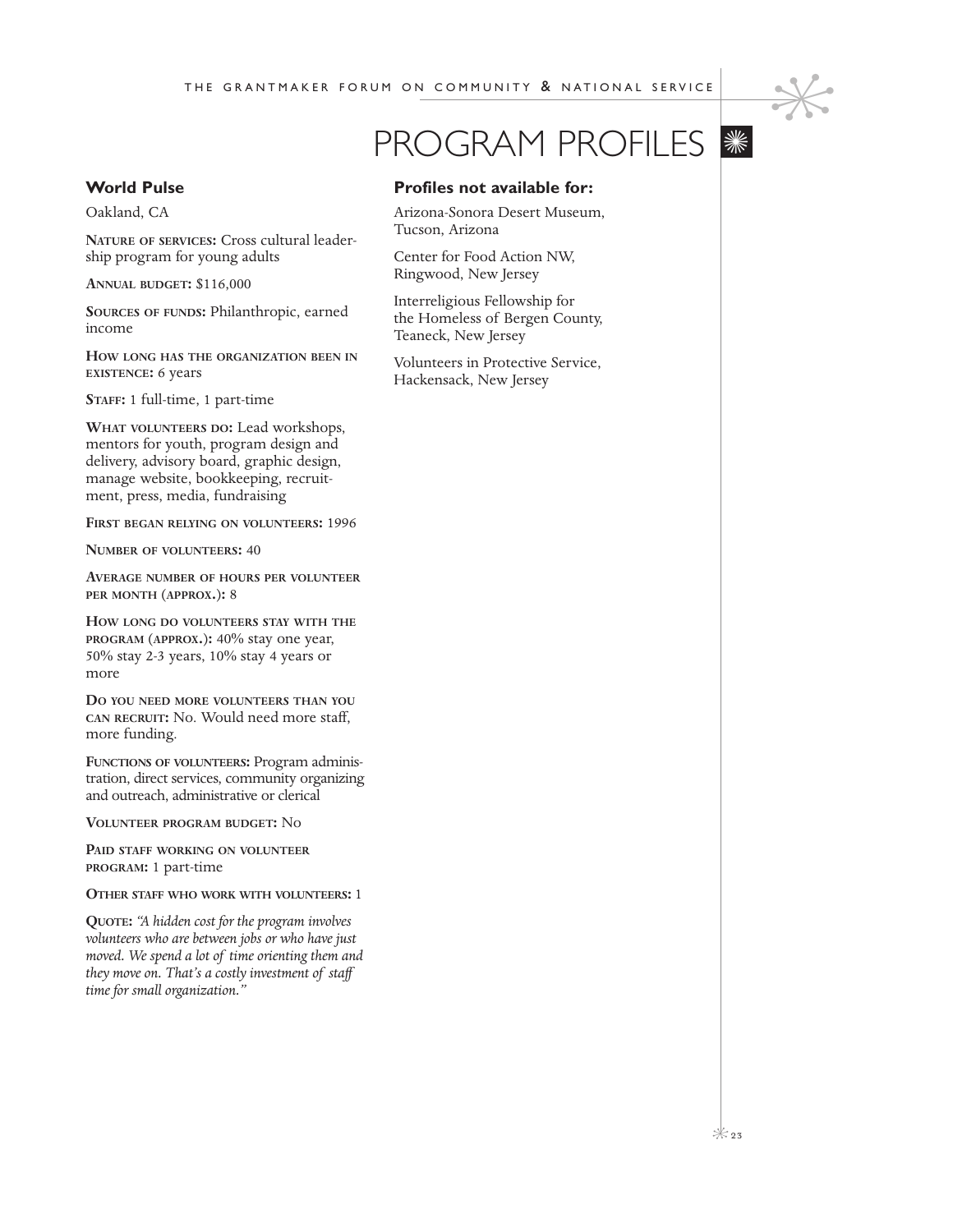

The Grantmaker Forum conducted interviews with the program leaders of 21 high quality volunteer programs. We thank the following individuals and their organizations for providing information about their volunteer s, their services, and their or ganizations' missions .

Mary Schoen **Alameda County Community Food Bank** Oakland, California

Caroline Wilson **Arizona-Sonora Deser t Museum** Tucson, Arizona

Bea O'Rourke **Center for Food Action - Northwest Outreac h** Mahwah, New Jerse y

Rae Blasquez **City of Mountainvie w Volunteer Program** Mountainvie w, California

Lisa Taylor **Cour a ge Center** Minneapolis, Minnesota

Dawn Matheny **County of Sonoma Volunteer & Intern Pr o g ram** Santa Rosa, California

Marsha Macke y **Inter religious Fellowship for the Homeless** Teaneck, New Jerse y

Joan Brown **Marin Civic Center Volunteers** San Rafael, California

Ruth M. Buell **Monter ey Bay Aquarium** Monterey, California

Ruth M. Batell<br>
Monterey Ray Aquarium<br>
Monterey, California<br>
Monterey, California<br>
1 India Hardy<br>
Tu Nâldio Children &<br>
Mark Lowry<br>
Tu Nâldio Children &<br>
Community Action<br>
2 Factors Park (Explicit The Valley Hospital<br>
Grat Mark Lowry **Community Action Partnership of Orang e County** Garden Grove, California

MaryAnn Christy **Pima Animal Control** Tucson, Arizona

Jackie Hibbard **Project Angelhear t** Denver, Colorado

Sophie Horiuchi **Second Har vest Food Bank of Santa Clara & San Mateo Counties** San Jose, California

Kris Johnson **Shanti** San F rancisco, California Cathy McMullen **Somerset Medical Center** Somerville, New Jerse y

Tom Linner t **Think To gether** Santa Ana, California

Linda Hardy **Tu Nidito Children & Family Services** Tucson, Arizona

Liz Tortorella **The Valley Hospital** Ridge wood, New Jerse y

Judith Smith **Executive Director Volunteer Jacksonville** Jacksonville, Florida

Judy Forman **Volunteers in Protectiv e Services** Hackensack, New Jerse y

Bettina Mok **World Pulse** Oakland, California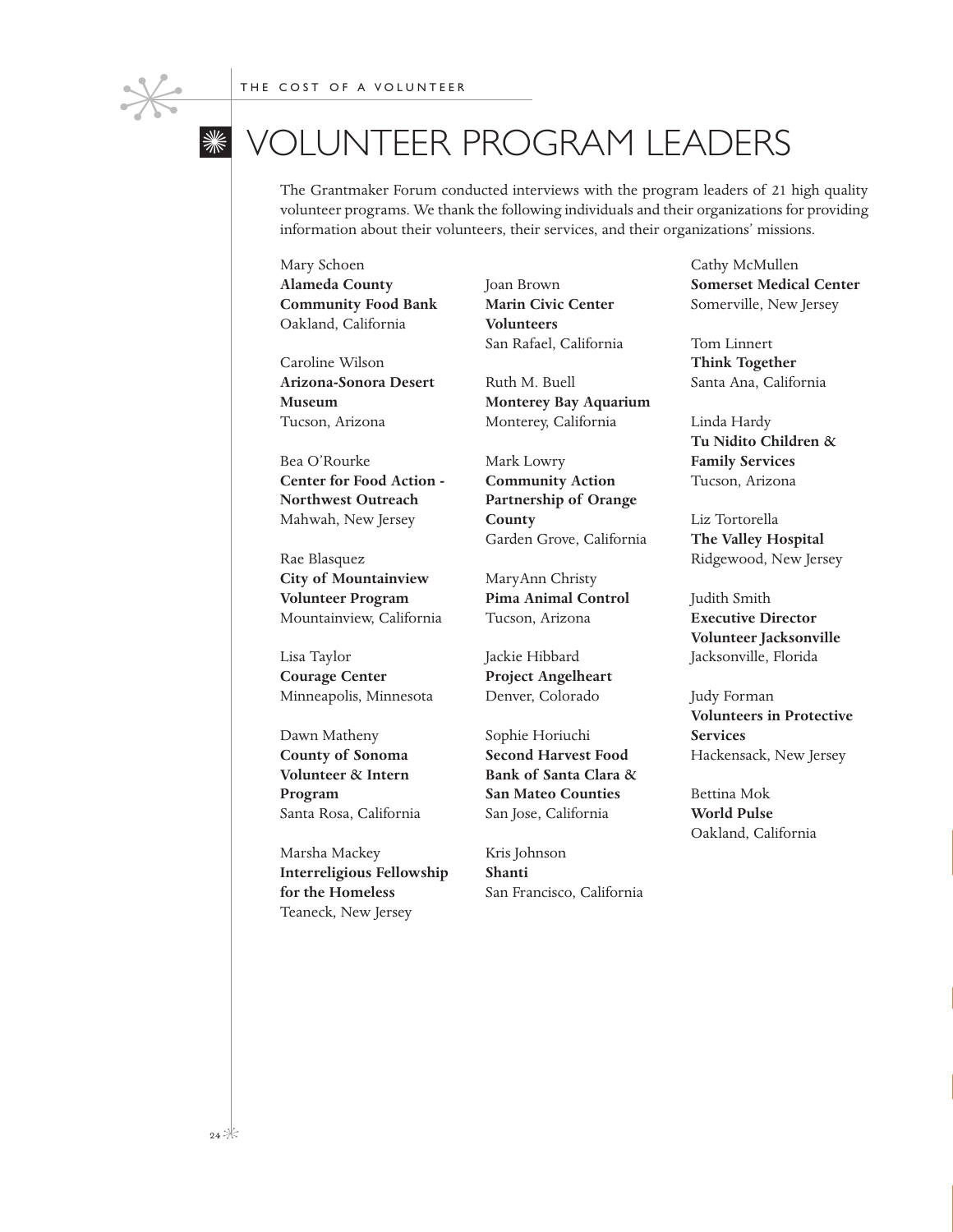## EXPERT RESOURCES

We thank the following experts in volunteer management and nonprofit resources for their help in identifying the high quality volunteer programs in our program sample.

Joan Brown, Managers of Volunteers in Government (MOVING) & national trainer

Katie Campbell, Association of Volunteer Administrators

Vicki Clark, Vice President, Points of Light Foundation

Jackie Jordan Davis, independent consultant & trainer

Kathleen Mandusic Finley, ARNOVA

Megan Swezey Fogarty, Nonprofit Liaison, Office of California Assemblymember Simiani

Ellen Hargis, Volunteer Tucson

Carole Kleinmeier, Shanti National Training Institute

Cathy Maupin, Civic Ventures

Jackie Norris, MetroVolunteers, Denver

Kelle Remmel, independent consultant and trainer

Janet Sharma, Immediate Past President, National Council of Volunteer Centers

Betty Stallings, independent trainer and consultant

Janet Whitcomb, Volunteer Center of Orange County

m